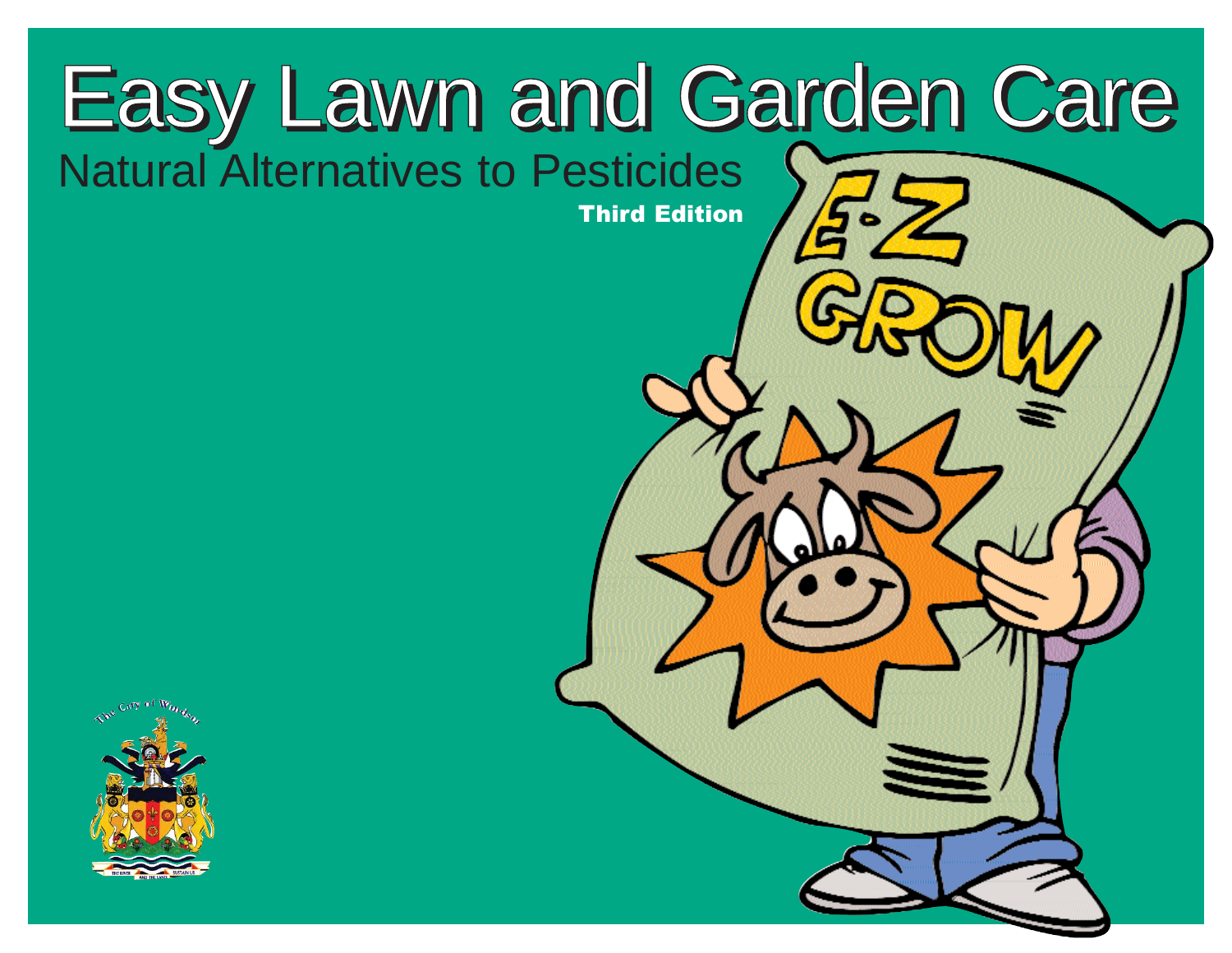

As a physician in practice for nearly 25 years, and with a large practice experience in both rural and urban North American settings, the wisdom of Mark Twain has never been more evident that in today's society. Rushing to carry out the many tasks we have set before us, we operate on the expediency principle. Thus, we eat fast food, rarely have quiet time in our day to day lives, and would never imagine manually removing weeds from the cracks in the driveway or sidewalk. Instead, we spray toxic and noxious chemicals in abundance around our yards , our gardens, our schools, our hospitals, even on our pets. We fully expect that these exposures represent only a

### Introductory Remarks Dr. THOMAS BARNARD, M.D.

Canadian Association of Physicians for the Environment (C.A.P.E.)

minor threat to our families and our loved ones, our acquaintances, and yet we wonder about the neighbor's pet Collie who dies after the lawn company sprays the yard.

We see our children affected by learning abnormalities and hyperactive states of behavior, seemingly having difficulty processing information, or controlling the energy of childhood in a productive way for school experiences. Our aging parents develop cancer, and suffer from loss of memory and Parkinson's disease. Nearly all of our fathers, indeed our brothers and spouses have a high risk of cancer of the prostate. Our wives, sisters, and daughters have faced a risk for breast cancer that has risen to a ratio of one in eight North American women today. We have come to see illnesses like multiple chemical sensitivity syndromes, where people have the balance of their immune system so distorted that they become "allergic" to nearly all foods, and even to the scent of the soap or lotion used to enhance personal hygiene

There is a mountain of scientific evidence linking all of these issues to the overuse and indeed unnecessary use of biocidal chemicals in our communities, both for personal and for agricultural or industrial uses.

Together , we can reduce this exposure, thus changing the risk profile for our generations to come.

This booklet provides a collection of tools by which individual families, and indeed whole communities can begin to achieve this laudable goal. It will show you real alternatives to the use of chemical pesticides and other biocidal chemicals, launching you , your family, and your community institutions on the road to a better, more fulfilling and risk free lives.

May the result of your study of this material be a life full of happiness, and free of the pain of the illness or debility of someone in your immediate family or someone you care about.

### Dr. THOMAS BARNARD, M.D.

### Publication Info

For any questions you might have about this publication contact the Windsor Department of Parks & Recreation at 519 253-2300. Web site address: www.citywindsor.ca

Original publication was published in March, 2001. Revised version was made available on the web site in August, 2004 and April 2006.

Contributors to the first edition of the Booklet were - DENNIS COLASANTI \* SUSANNA IATONNA \* PAT SCHINCARIOL \* KRISTA **TOVEY** 

Contributor to second, revised edition was PAT SCHINCARIOL.

There is no copyright protection on any of the information found in this booklet. Feel free to download any information you find useful and please share it with your friends and neighbours. Enjoy safe and successful gardening!

Recycled with 20% post consumer content.

Printed with vegetable based ink.



DISCLAIMER: THE PURPOSE OF THIS BOOKLET IS INFORMATIONAL.

The views and opinions expressed in this publication do not necessarily reflect the views and policies of the sponsors of this publication. Mention of trade names, commercial products, or supplier names does not constitute endorsement or recommendations for their use by the sponsors of this publication. The sponsors and contributors to this booklet cannot guarantee the total accuracy of the information provided by the identified contributors or sources. The sponsors and contributors to this booklet cannot be held liable for any injury, loss, claim, or damages arising from the use of this booklet. The contents and information within this publication are intended for Canadian audiences only.

"IF YOU DON'T CHANGE DIRECTIONS, YOU WILL WIND UP WHERE YOU ARE HEADING!" Quote by Mark Twain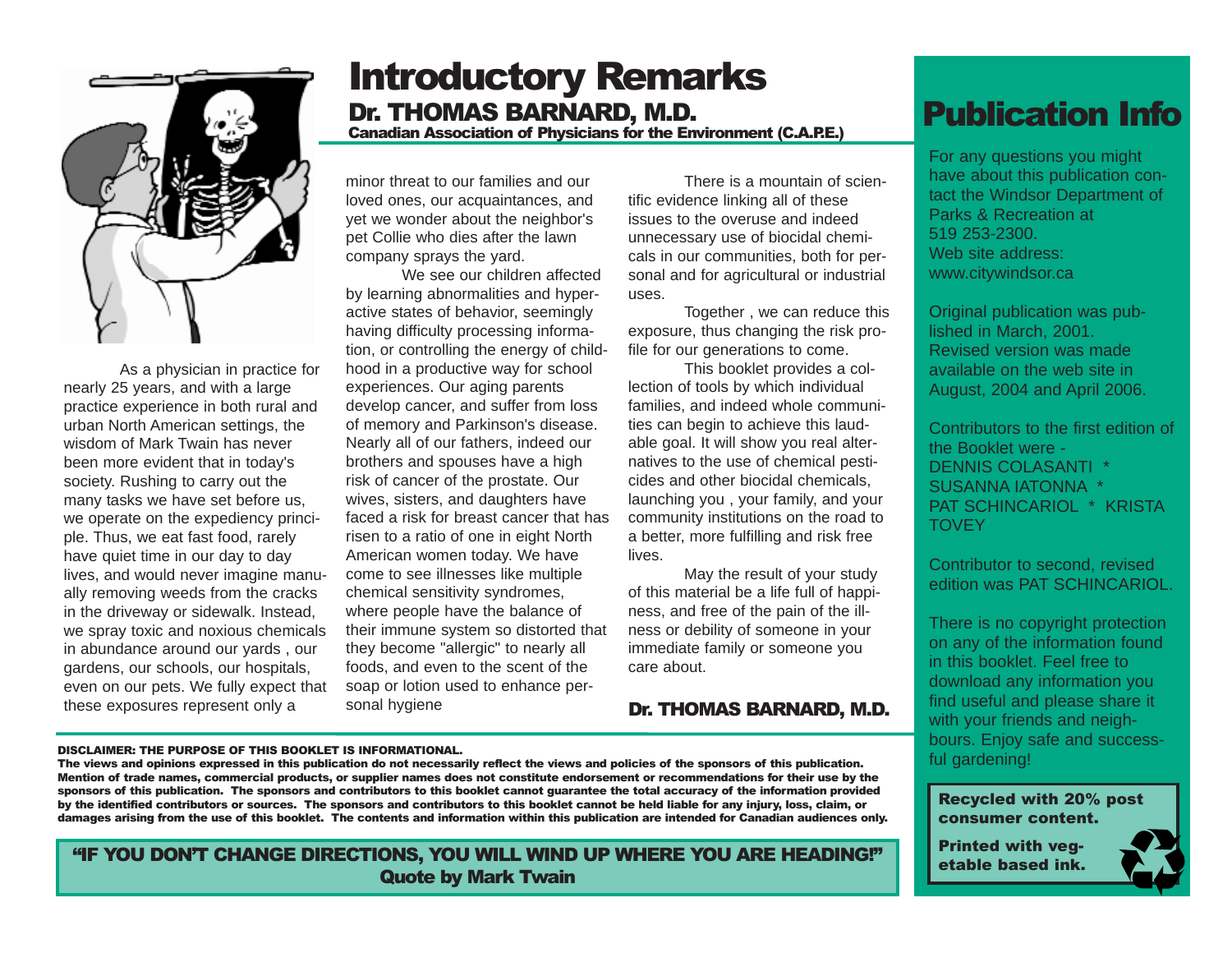### INDEX

| <b>Introduction and Disclaimer</b>                                                                                                                                                                                                                                                    | Page 2             |
|---------------------------------------------------------------------------------------------------------------------------------------------------------------------------------------------------------------------------------------------------------------------------------------|--------------------|
| <b>INDEX</b>                                                                                                                                                                                                                                                                          | Page 3             |
| <b>Information -</b><br>"Are you aware of what you are using?"                                                                                                                                                                                                                        | Page 4             |
| <b>Local contacts</b>                                                                                                                                                                                                                                                                 | Page 5             |
| <b>Caring for your lawn</b>                                                                                                                                                                                                                                                           | Page 6             |
| <b>Lawn Care Calendar</b>                                                                                                                                                                                                                                                             | Page 7             |
| <b>Using the Alternatives Chart</b>                                                                                                                                                                                                                                                   | Pages 8-9          |
| <b>Natural Alternatives Chart</b><br>When downloading part or all of the Chart - join two pages for a<br>complete view of the total chart for each of the subjects.<br>For instance - pair page 10 with 11 - page 12 with 13<br>Page 14 with 15 - page 16 with 17 and page 18 with 19 | <b>Pages 10-19</b> |
| <b>General weed control</b>                                                                                                                                                                                                                                                           | Page 20            |
| <b>Print Information Sources</b>                                                                                                                                                                                                                                                      | <b>Pages 21-22</b> |
| <b>Sources of free information</b>                                                                                                                                                                                                                                                    | <b>Pages 23-24</b> |
| <b>Organic/Natural Producers &amp; Suppliers</b>                                                                                                                                                                                                                                      | Page 25            |
| <b>Integrated (and responsible) Pest Management</b>                                                                                                                                                                                                                                   | <b>Pages 26-27</b> |
| <b>Companion Planting</b>                                                                                                                                                                                                                                                             | Page 28            |
| <b>Composting</b>                                                                                                                                                                                                                                                                     | <b>Pages 29-30</b> |
| <b>Using Native Plants in the home landscape</b>                                                                                                                                                                                                                                      | <b>Pages 31-32</b> |
| <b>Canadian Distributors of alternative products</b>                                                                                                                                                                                                                                  | Page 33            |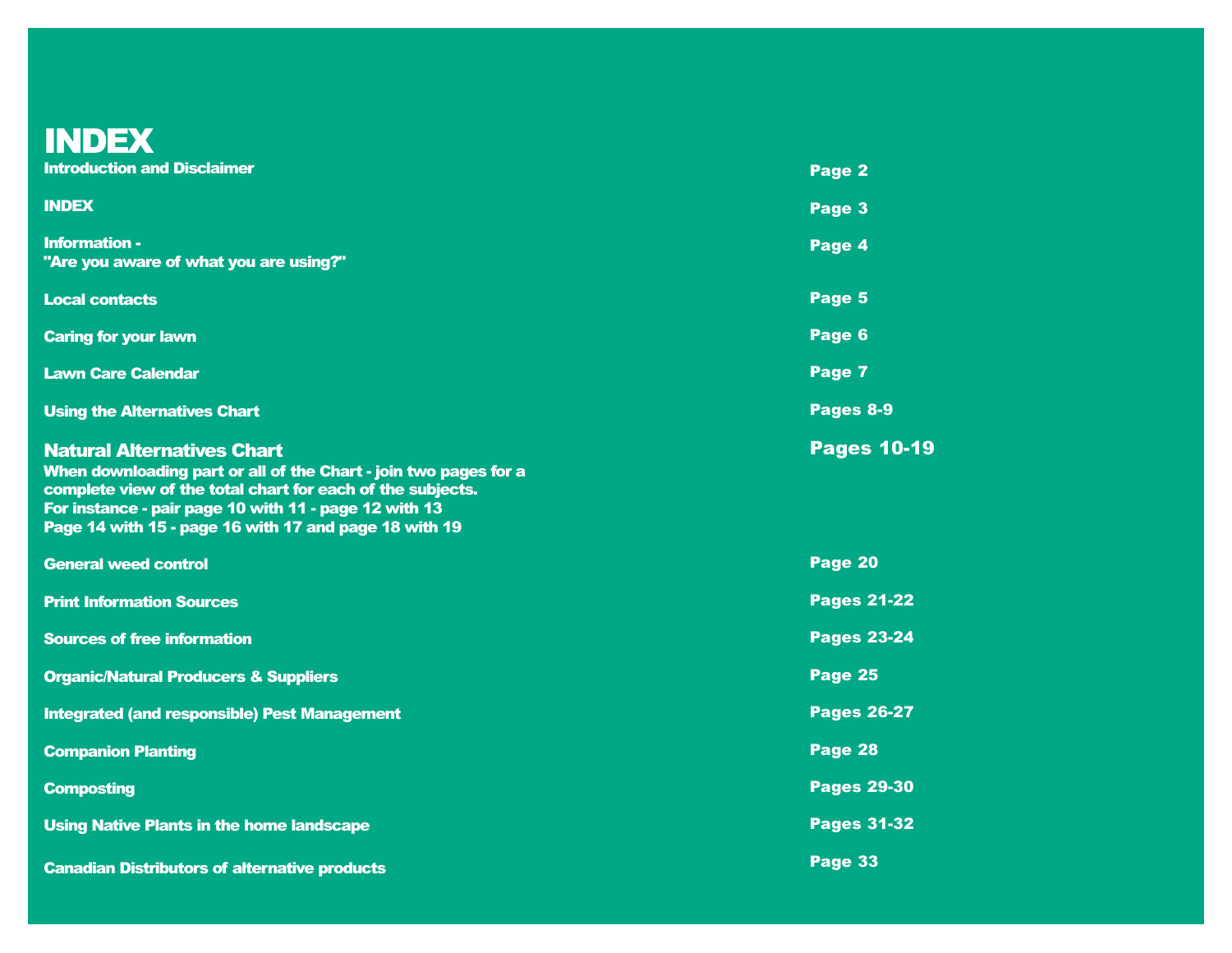

### BE AWARE OF WHAT YOU ARE USING:

Non-chemical pest control, as natural ALTERNATIVES, really work and it has many advantages. Compared to chemical treatments, non-chemical methods are generally effective for longer periods of time. They are less likely to create hardy pest populations with the ability to resist pesticides. And many ALTERNATIVES can be used with fewer safeguards, because they are generally thought to pose virtually no hazards to human health or the environment.\*

#### \*U.S.-EPA Publication,"Citizen's Guide to Pest Control & Pesticide Safety", #EPA 730-K-95-001, Sept., 1995- Single copy-FREE

Try a non-chemical ALTERNATIVE, first, and only choose to use a chemical pesticide as a LAST resort. To do this - review and try the ALTERNATIVES that are listed in the CHART on PAGES 10 -19.

\*If you need to use a chemical pesticide handle it properly and safely. Follow these recommendations:

- 1. Read and follow the label directions.
- 2. Wear protective clothing.
- 3. Don't smoke or eat during preparation and application.
- 4. Mix and apply only the amount you need.
- 5. Store and dispose pesticides properly and safely.

\*In Canada, natural and synthetic chemical pesticides or chemicals have the following letter coding on their label:

Caution - "C" means least harmful Warning - "W" means moderately harmful Danger - "D" means poisonous or corrosive Danger-Poison- means highly poisonous



### WHAT YOU CAN DO

Keep all pesticides out of children's reach to avoid accidental poisoning

Wash all fruits and vegetables with water

Use in-season produce, as they are less likely to be heavily sprayed to maintain freshness

If possible, eat foods that are grown without the use of chemical pesticides or a minimum of chemical pesticides

Use non-chemical pest control methods in your home and garden

Notify neighbors before any outdoor spraying

From the AMERICAN ACADE-MY of PEDIATRICIANS, "Your Child and the Environment"

PESTICIDES - Although they are designed to kill insects, weeds and fungi, many pesticides are toxic to the environment and to people, especially children.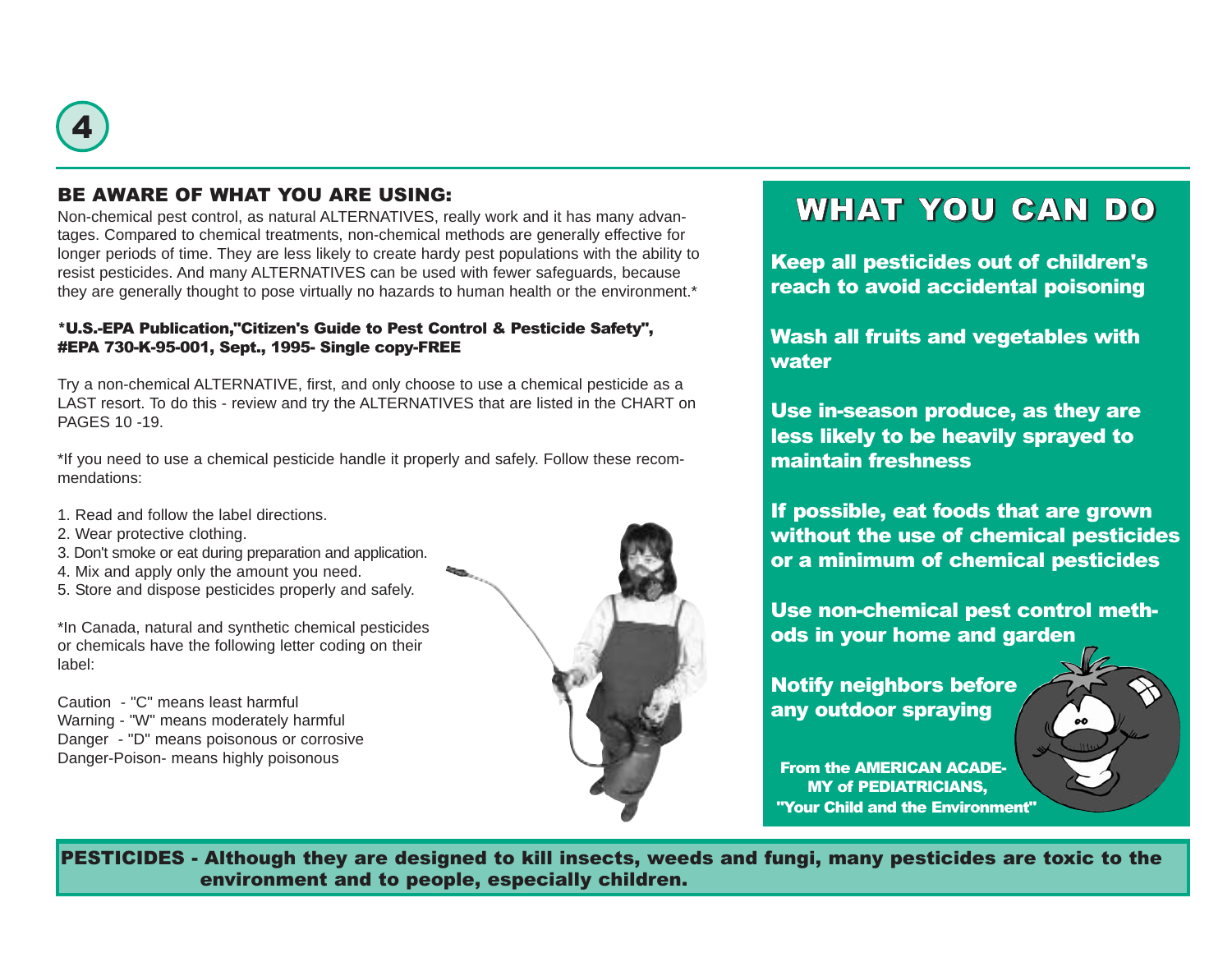## Local Contacts

MASTER GARDENERS' HOTLINE 519 776- 6328 TIPS from the MASTER GARDENERS - for Lawn & Garden care appear in the Saturday, weekend edition of the Windsor Star.

GENERAL GARDENING INFORMATION ANDY PEDDEN @ (519) 728-4592 E-mail: composting33@hotmail.com

ORGANIC FARMERS MIKE TREMBLAY @ (519) 682-3649

Department of PARKS & RECREATION For questions about pesticide use, CALL: 519 253-2300 Download booklet , "EASY LAWN & GARDEN CARE" -

At www.citywindsor.ca

#### LOCAL MOTION

Address: 16824 Kercheval Place, Suite B100 Grosse Pointe, Michigan 48230 Ph: (313) 881-2263 Web site: www.local-motion.org

#### NATURAL INSECT CONTROL

Promotes non-chemical answers and other life promoting products, books and ideas for your health and a healthy environment. Order a FREE catalogue. Address: 3737 Netherby Rd, Stevensville, Ontario, Canada, L0S 1S0 Phone: (905) 382-2904 Fax: (905) 382-4418 E-mail: nic@niagara.com Web site: www.naturalinsectcontrol.com



5

**If a person suspects poisoning from exposure to a pesticide by swallowing, inhalation, or contact with skin or eyes, read the label on the pesticide container and carry out the first-aid treatment suggested.\***

**These are the most common and immediate adverse effects that have been observed - headache, nausea, dizziness, shortness of breath and eye and skin irritation - similar to most other allergic reactions.**

\*Guide to WEED CONTROL 2000, Pub. 75-Ministry of Ontario Agriculture,Food and Rural Affairs (OMAFRA)

#### **REGIONAL POISON INFORMATION CENTRE - CALL: 1-800-268-9017 A 24 hr./7-day a week service that serves all of Ontario**

For more information about pesticides, call the NATIONAL PESTICIDE INFORMATION CENTER toll-free at 1-800-858-7378, 7 days a week (except holidays) 6:30 a.m. - 4:30 pm. (Pacific Time), 9:30 a.m. - 7:30 p.m. (Eastern Time). You also may write to: U.S. EPA-Office Of Pesticide Programs-Communications Services Branch (7506C)-Ariel Rios Building-1200 Pennsylvania Ave. NW-Washington, D.C. 20460 E-mail: npic@ace.orst.edu Web site: http://ace.orst.edu/info/npic

In 1993, approximately 25% of the 140,000 people reporting pesticide exposure exhibited symptoms of pesticide poisoning. More than half of the cases were children under the age of six. - GO-FOR-GREEN, Active Living & Envir. Program, "Gardening for Life", Factsheet 3p.2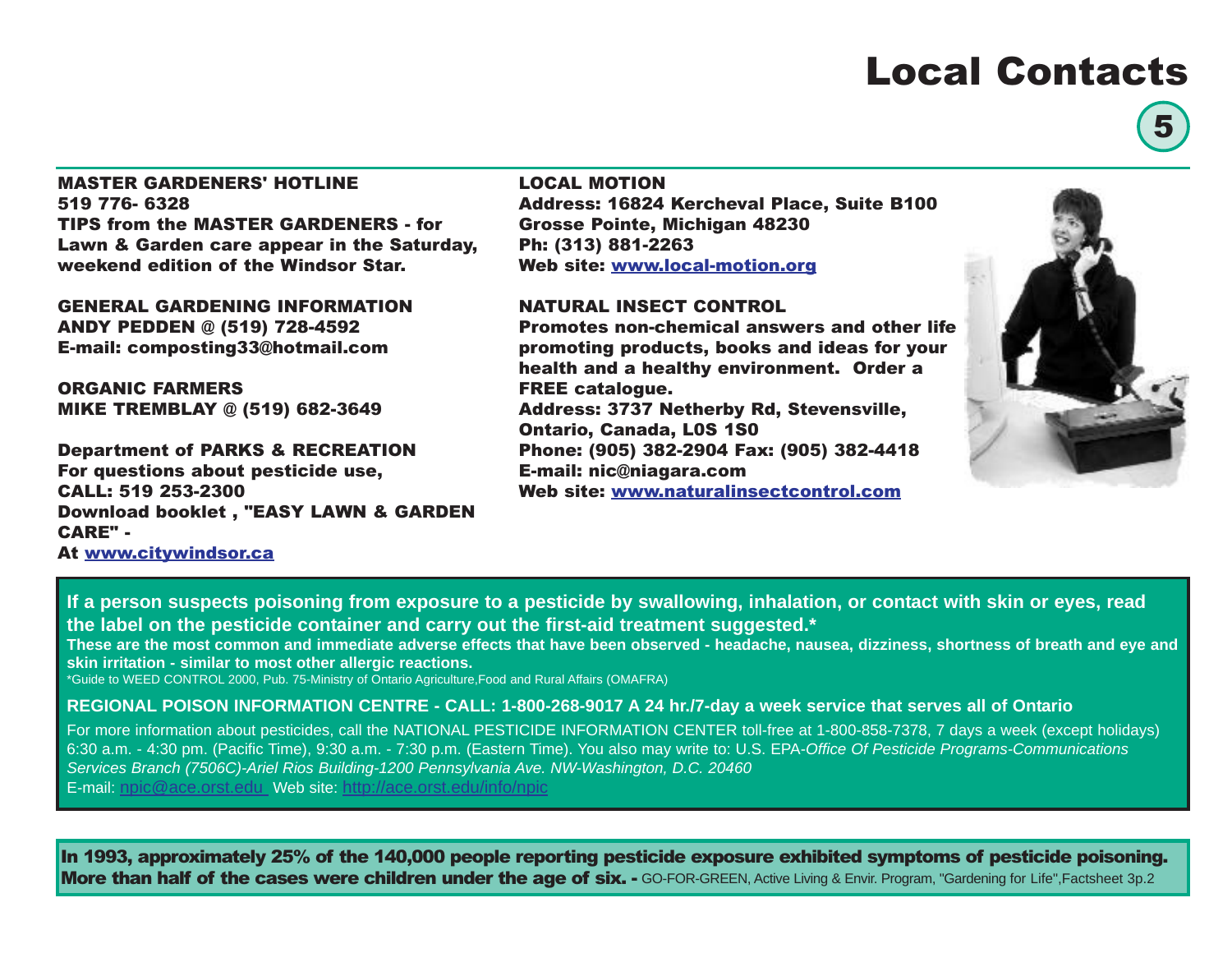## Caring for Your Lawn



### Healthy Soil = Healthy Lawn

Healthy soil is alive and sustains life on Earth. At the Royal Botanical Gardens in Hamilton, a display states that one handful of soil from a healthy forest has more living organisms than people on the planet (last count that was about 6 billion). Many pesticides destroy these essential organisms and worms necessary to build and maintain healthy soil that promotes a healthy lawn and garden. Grass plants thrive in alkaline rather than acidic soils. LIME "sweetens" the soil and neutralizes acidity. Oak leaves and pine needles have a high acidic content. You can order your own soil test kit for fertility.\*

#### \*What YOU do with your LAWN:

1. Mow High - Set your lawnmower to its highest point. This helps the grass grow longer roots, helps shade weed seeds, preventing germination, and holds moisture longer in the soil.

2. Leave your clippings on the lawn. This helps prevent moisture evaporation and provides free nutrients to your lawn. In the fall, instead of raking those leaves - run your mower through dry leaves for extra and free nutrients. For easy lawn care: Buy a fine mulching lawn mower - no more bag to empty.

**3.** Water deeply if you have to water at all and if we have a drought in the middle of the summer, let your grass go dormant(and brown). It will green up when we get rain again. It never died.

#### \*What you can do or an organic lawn care service should do:

1. Fertilize in the fall with a natural source NOT synthetic chemical fertilizer. Natural source fertilizers such as compost and composted manure contain multiple nutrients, don't burn the grass, and won't run off as easily into our stormwater system (and your supply of drinking water). Any run off goes back into the water, untreated.

2. Overseed with a mix of grass seeds - perennial rye, fine fescues and Kentucky bluegrass are suitable for sun or shade. Top dress at the same time with topsoil, compost or composted manure.

**3.** Aerate if the soil is heavy clay, compacted, or a high-traffic area AND when weeds are not going to seed. Good to do when you're overseeding. Late Spring or Fall is a good time.

4. Try not to use pesticides - herbicides, (weed killers) insecticides or fungicides - as a first choice. Overuse of chemical pesticides will sterilize the soil by killing beneficial microbes, earthworms and pollinators. A soil amendment with corn gluten meal acts as a natural suppressant for weed growth.

5. Repair any bare spots with a mixture of grass seeds and compost or natural fertilizer .

6. Investigate alternative groundcovers and plants. Native plants have evolved with a natural disease and pest resistance and are often more drought tolerant.

7. Dethatch, if necessary, when the lawn is in transition to becoming pesticide-free.

**8.** Be Patient! When you are in transition from chemical-dependent to ecofriendly, there will probably be setbacks.

\*Rodale's Organic Gardening magazine at www.organic gardening.com \*\*Provided by Campaign for Pesticide Reduction, Ontario at www.cprontario.org (2000-7-27)

#### MORE INFORMATION ON LAWN CARE: WEBSITES

From the City of Toronto - www.city.toronto.on.ca/pesticides/index.htm

From the HEALTHY LAWNS WORKING GROUP established by the Pest Management Regulatory Agency (PMRA), a branch of Health Canada www.healthylawns.net/english/html/hg-e.shtml

From Seattle Public Utilities -www.seattle.gov/util/services/Yard

"When you use a power mower for ONE HOUR to cut the grass it releases the pollution equivalent of driving 563 km in a car." GO-FOR-GREEN, The Active Living & Envir. Program, Gardening for Life Factsheet 2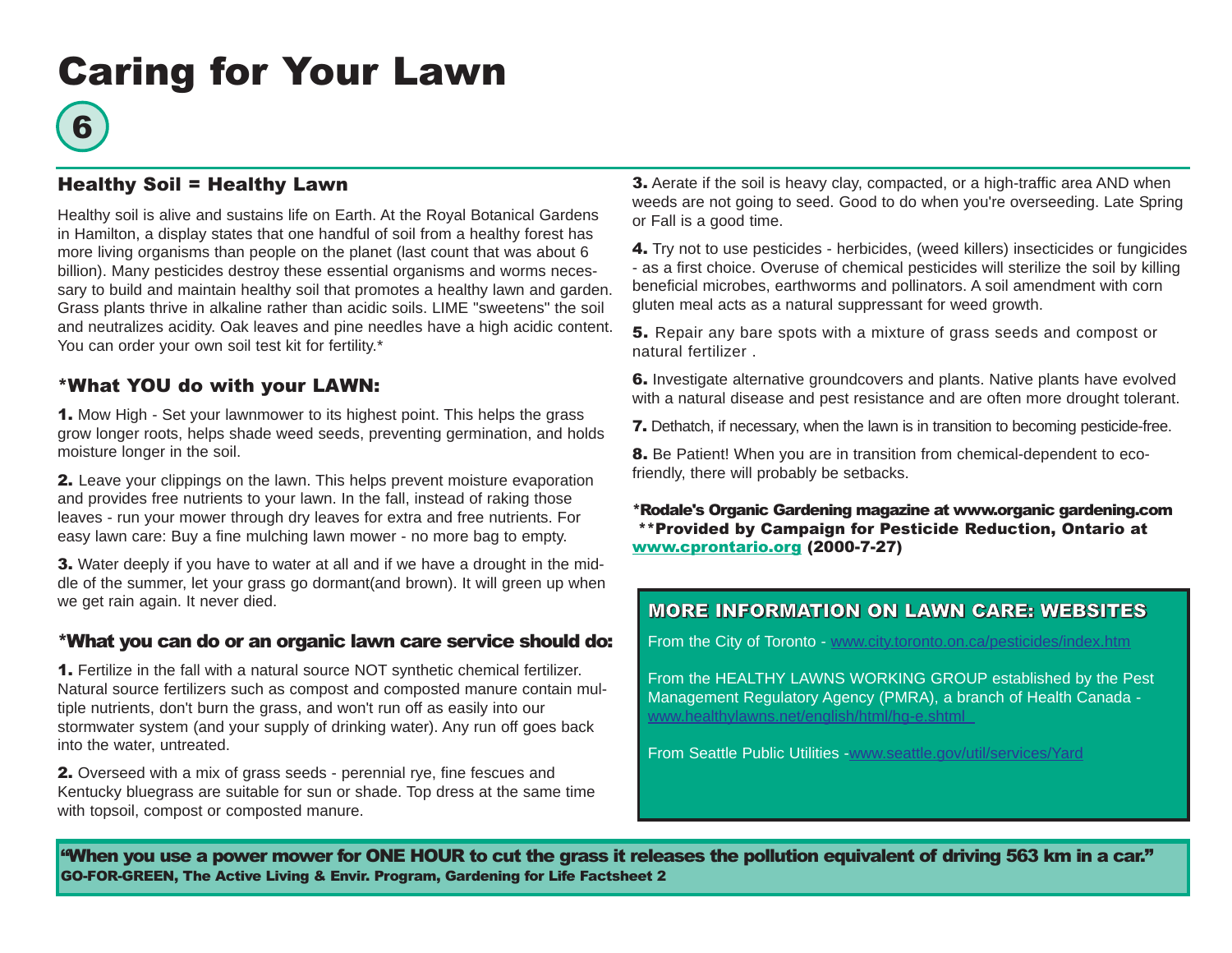## Lawn Care Calendar

7

| <b>MARCH &amp; APRIL</b><br>(snowmelt) | -don't walk on soggy lawns<br>-remove debris from lawn<br>-apply gypsum to yards with pets                                             | -inspect for dead patches due to<br>salt or mechanical damage<br>inspect for bare and thin areas<br>-aerate and water deeply to flush<br>away salt | repair damaged areas: lightly<br>rake and patch<br>-seed or overseed and/or top-<br>dress, (optional-aerate first)<br>use corn gluten meal as a<br>naturral weed&feed | -if needed, treat sections with<br>snow mould. mosses and dis-<br>ease with natural practices or<br>control<br>-consider ground covers as an<br>alternative | -convert shady areas (less than<br>4 hours sun) to alternative<br>laroundcovers<br>-plan to minimize salt damage<br>next year |
|----------------------------------------|----------------------------------------------------------------------------------------------------------------------------------------|----------------------------------------------------------------------------------------------------------------------------------------------------|-----------------------------------------------------------------------------------------------------------------------------------------------------------------------|-------------------------------------------------------------------------------------------------------------------------------------------------------------|-------------------------------------------------------------------------------------------------------------------------------|
| <b>MAY</b>                             | -mow high (8cm), leave clippings<br>on lawn, cut less than 1/3 of<br>blade height each time, mow<br>when dry                           | -keep mower blades sharp                                                                                                                           | -do not fertilise                                                                                                                                                     | -hand pull weeds and spot seed<br>the bare area (can be mixed in<br>with compost)                                                                           |                                                                                                                               |
| <b>JUNE</b>                            | -as growth slows, reduce mow-<br>ing-cut to 9cm                                                                                        |                                                                                                                                                    | -optional, apply biostimulant with<br>kelp. Unnecessary if you leave<br>your lawn clippings on.                                                                       | -monitor for heat stress, insects<br>and disease                                                                                                            | -hand pull weeds or apply a<br>commercial or home-made natu-<br>ral weed control - fill in any bare<br><b>Spots</b>           |
| <b>JULY</b>                            |                                                                                                                                        | -cut only when necessary                                                                                                                           | -In June to Aug. water fully with<br>even and moderate pressure, at<br>least to a 1" depth everyday, dur-<br>ing a long dry period                                    | -sharpen mower blades                                                                                                                                       |                                                                                                                               |
| <b>AUGUST</b>                          | -in hot dry spells, allow grass to<br>go dormant (turn brown) and<br>don't cut until it recovers after a<br>rain                       |                                                                                                                                                    | -mid to late August apply corn<br>gluten meal. It will not burn your<br>lawn and does not require imme-<br>diate watering                                             |                                                                                                                                                             |                                                                                                                               |
| <b>SEPTEMBER</b>                       | -lower mowing height to 8cm                                                                                                            |                                                                                                                                                    | -dethatch if necessary<br>-aerate, fall is better time than<br>spring<br>-overseed and topdress (good<br>topdress material is compost)                                |                                                                                                                                                             |                                                                                                                               |
| <b>OCTOBER</b>                         | -chop fallen leaves with mower<br>and leave .5cm on the lawn for<br>over winter protection. It works<br>like a slow release fertilizer | -service lawnmower and sharpen<br><b>Iblades</b>                                                                                                   | -more important to apply fertilizer<br>the most critical root-building<br>feeding of the year. Roots<br>grown in fall and winter are<br>stronger                      |                                                                                                                                                             | -best time to overseed or reseed<br>is during the Fall and cool<br>weather<br>-plan to minimize salt damage<br>for next year  |

Adapted from information in Great Lakes, Great Lawns by Wisconsin's Environmental Decade Institute and Building a Healthy Lawn by S. Franklin

MORE INFORMATION ON LAWN CARE from WEB SITES - 1) City of Toronto- www.toronto.ca/pesticides/index.htm 2) Pest Management Regulatory Agency (PMRA) www.healthylawns.net 3) Organic Lawn Care for the Cheap & Lazy @ www.richsoil.com/lawn/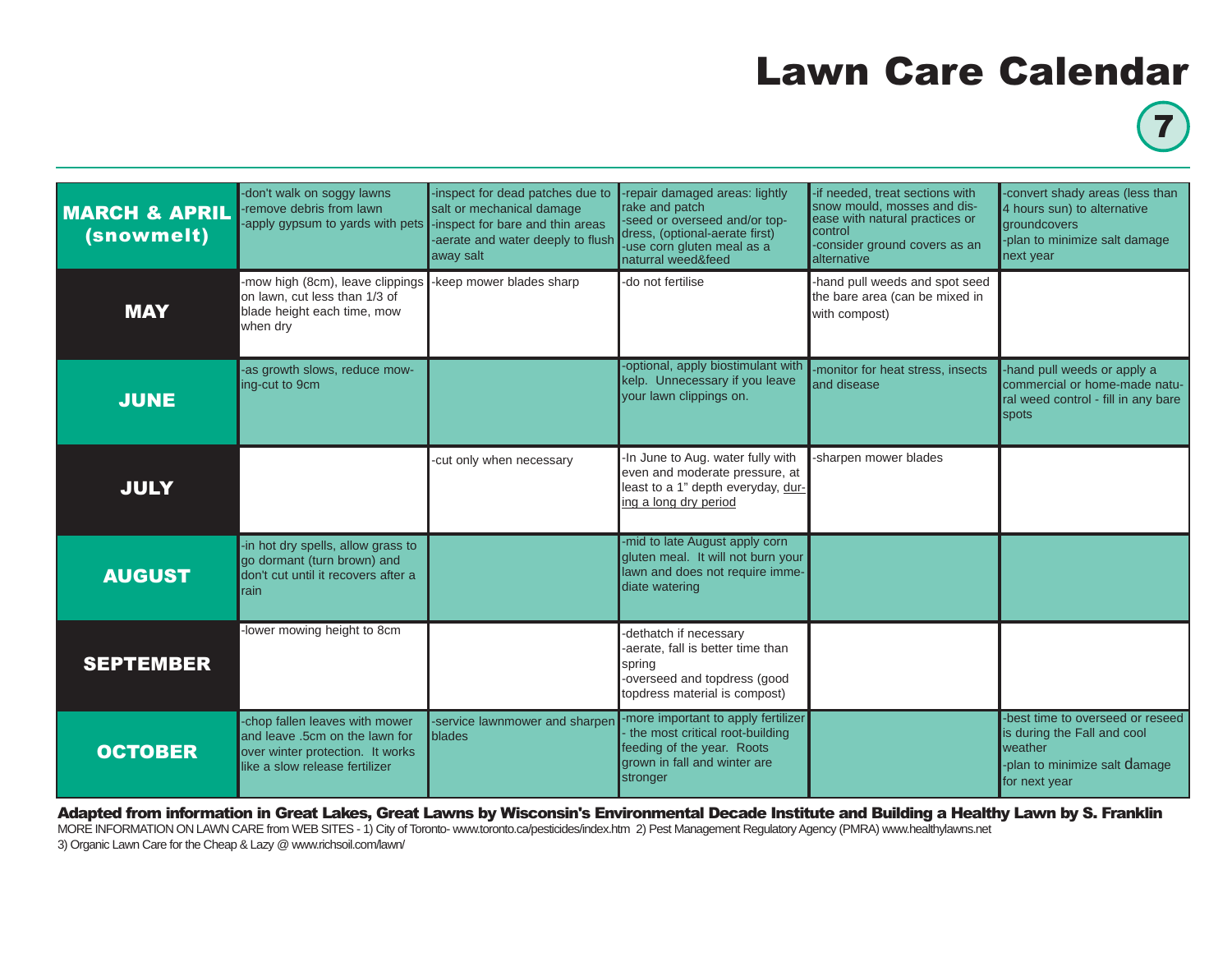8

Usage Guidelines

### EXPLANATION OF CATEGORIES IN THE ALTERNATIVES' CHART

#### **The PROBLEM**

Specific problems, such as "Yellow Jackets" (wasps) are listed alphabetically.

In some cases there is a short description to identify the actual problem.

There is also GENERAL INFORMATION on Insect Control and Weed Control at the end of the ALTERNATIVES' CHART.

#### **HOME REMEDY, the non-chemical ALTERNATIVE**

At least, review and try the

ALTERNATIVES before you reach for the natural and/or synthetic chemical pesticide. Check out information on IPM on a later page.

#### **COMMERCIAL PRODUCT as NATURAL ALTERNATIVE**

"G.E." stands for Green Earth product line "S" stands for Safer's\* (changed to Woodstream Canada Corp. in 2001)

**\*SAFER'S** markets its products under several brand names Chemfree, Attack, Trounce, and Defender. For more information on specific products check this website: www.safers.com.

#### "C" stands for Chemfree

"N" stands for ^Neem Oil

Some of these products can now be purchased at HOME HARDWARE, HOME DEPOT and CAN. TIRE. All of the stores that are part of the LOBLAWS chain, including ZEHR'S do not sell any garden and lawn care products that contain

chemical pesticides - as of 2003.

#### **BRAND NAMES (for the chemical pesticides)**

The different chemical manufacturers have a variety of names for certain types of pesticides. For instance, Monsanto makes the brand name of herbicide or weed killer called "Roundup". We have listed a few of the different brand names along with the title given to that particular pesticide product. For instance, GREEN CROSS - "Bug-B-Gone" is sold as an insecticide or a bug killer.

We found many other brand names but selected the ones that are better known and more commonly used. We also wanted to suggest the best solution to the specific problem. Sometimes, there is a specific chemical that controls specific kinds of insect(s).

#### **MAIN/ACTIVE INGREDIENTS**

The MAIN or ACTIVE ingredient(s) we named in this category were listed on the label of the corresponding pesticide products that were named in category D.

### **Possible ADVERSE EFFECTS**

**(long-term)**

\*Meaning of the symbols -

**"x"** = Possible adverse effect

**(-)** = Either no data available or information available is not sufficient to make a determination. In many cases of chemical pesticide products Health Canada must admit that it was impossible to do

thorough testing for all of the 6,000 to 7,000 chemical formulations that are now in use. To date, only limited research, for health and safety, has been done.

**"o"** = Adequate data and no adverse effect noted. **For a better understanding of the "Possible Adverse Effects" Category:**

Here are definitions of the 3 long-term adverse effects that were initially looked at when the EPA was reviewing earlier research data.

\*Definition of Cancer/Tumours

A tumour is an abnormal growth. Substances that cause cancer are called

carcinogens.

\*Definition of Reproductive Damage

This includes low birth weight, sterility/infertility and birth defects such as, missing arms or legs or a hole in the heart. Substances that cause birth defects are called teratogens.

\*Definition of Genetic Damage

Genetic damage refers to effects on genetic material including genes, chromosomes and DNA.

**\*Sources for the above chronic toxicity data are from Cal-EPA, SB-950 Toxicology Summaries, U.S. EPA Factsheets, U.S. EPA R.E.D.'s. (Registration Eligibility Documents), and scientific journals.**

\_\_\_\_\_\_\_\_\_\_\_\_\_\_\_\_\_\_\_\_\_\_\_\_\_\_\_\_\_\_\_\_\_\_\_\_\_\_\_\_\_\_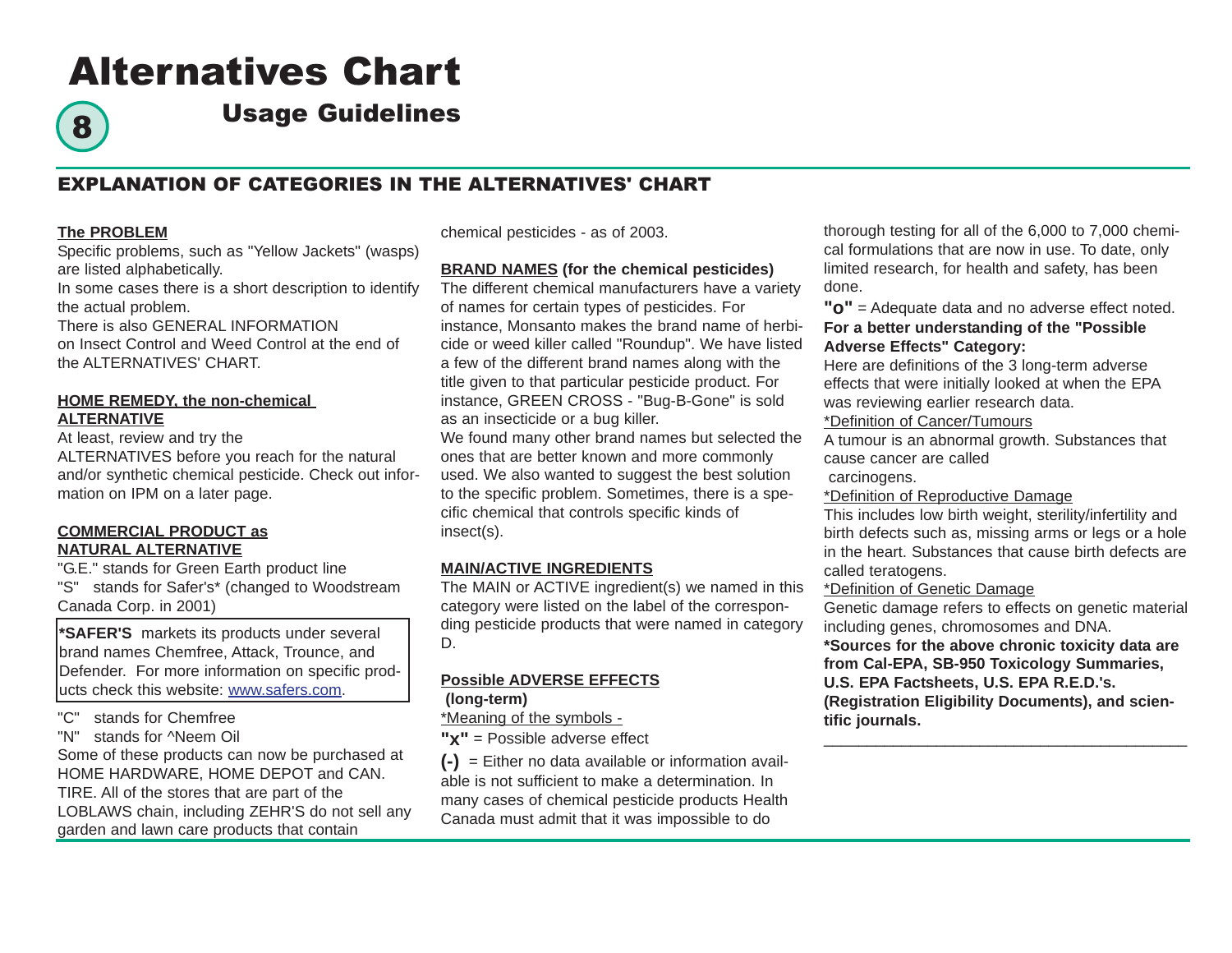### Usage Guidelines Cont.

9

This information was compiled by the U.S. Environmental Protection Agency(EPA) after evaluation of the research that had been undertaken, to date, to determine levels of potential harm and toxicology, if any. Based on these findings the EPA through the Office of Pesticides Program and the science policies of the U.S. Food Quality Protection Act (FQPA) will register a new pesticide product for public use or allow re-registration of established pesticide products for public use.

The Canadian, Pest Management Regulatory Agency (PMRA), overseen by Health Canada, is the corresponding agency to the Office of Pesticides Program, in the U.S. In November, 1998 the PMRA informed registrants, applicants and agents (stakeholders) that it is committed to the harmonization of the registration process with the U.S.- EPA. Prior to that in July, 1998 the PMRA announced that it would accomplish this harmonization by adopting those science policies that have already been adopted by the EPA.

**CASE STUDY - CHLORPYRIFOS** (a bug killer or insecticide) Risk assessments now done by the U.S. EPA are based on the science policies developed under the FOOD QUALITY PROTECTION ACT (FQPA) of 1996, which "sets a more stringent standard for most pesticides and which offers special protection for children". Original assessment for registration, in 1970 for chlorpyrifos, did not take into account the larger risk to children when exposed to this type of chemical.

More comprehensive product labels are now on products containing chlorpyrifos, (or Dursban either can be identified as the main, active ingredient) Some indoor and outdoor insecticide products may list only the chemical name on the label - "O,O-diethylO- (3,5,6-tricloro-2pyridinyl) phosphorothioate". Under this variety of names, there are more than 800 different household products that contain chlorpyrifos. Changes in use of chlorpyrifos were phased in over Year-2001 in Canada. Retail sales of Domestic (household) Class products, which were

applied around homes and other areas where children may be exposed, ended on December 31, 2001

\_\_\_\_\_\_\_\_\_\_\_\_\_\_\_\_\_\_\_\_\_\_\_\_\_\_\_\_

#### **DID YOU KNOW?**



**In the case of the common dandelion, the solution can be far more harmful than the problem. The dandelion is virtually harmless and actually has diseasefighting properties.**

### CHECK THIS OUT

To obtain information about a particular pesticide product call:

### PEST MANAGEMENT INFORMATION SERVICE c/o PEST MANAGEMENT REGULATORY AGENCY, (PMRA) @ 1-800-267-6315 or http://www.pmra-arla.gc.ca/

Address: Pest Management Regulatory Agency; 2250 Riverside Drive; Ottawa, Ont. K1A 0K9

### ENVIRONMENTAL PRO-TECTION AGENCY (EPA)

Office of Pesticides Program (7506C) www.epa.gov/pesticides/

Address: 401 M Street, SW; Washington, DC 20460 Ph: (703) 305-5558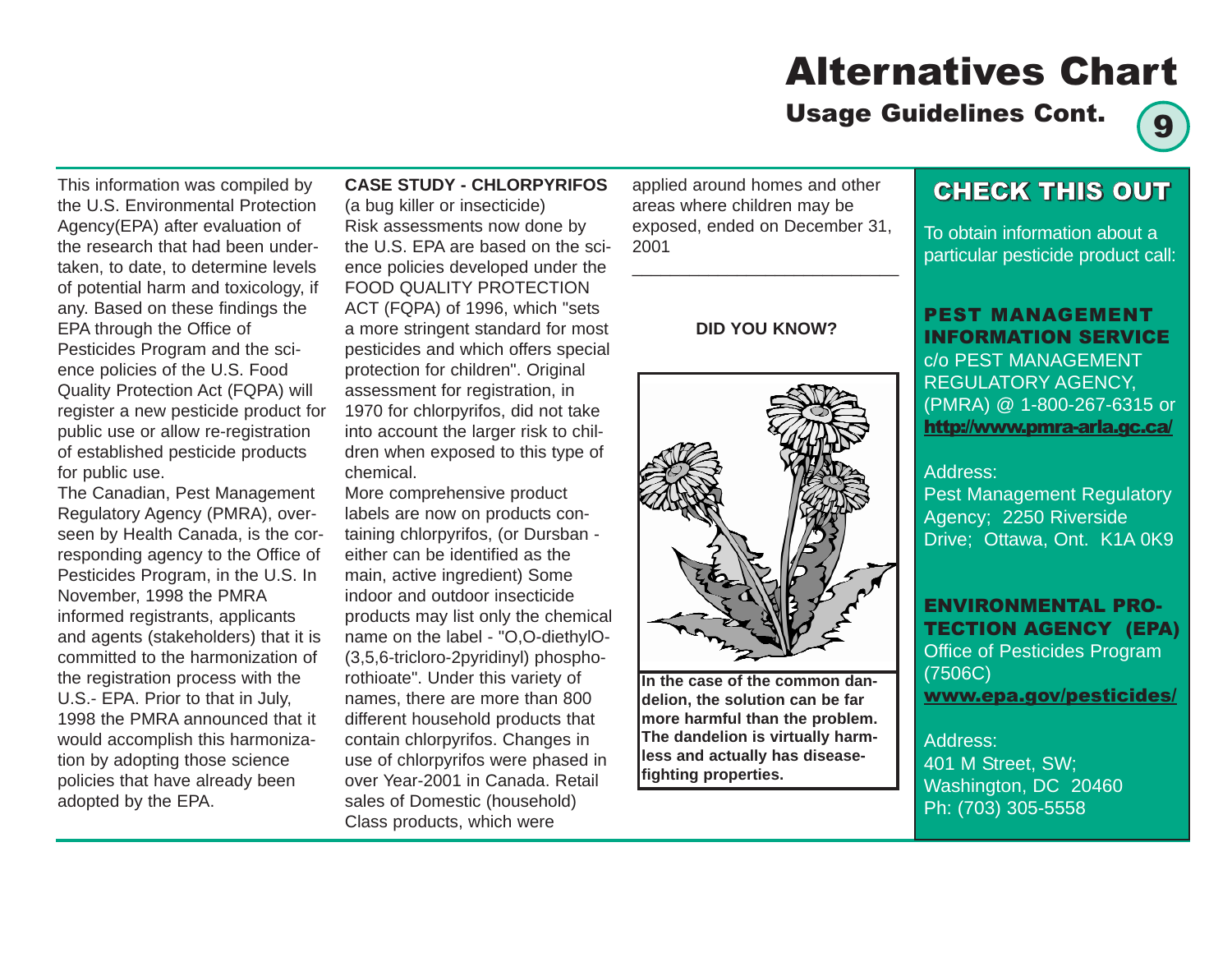

For a better understanding of the information contained in this chart, please refer to pages 8 & 9 titled "Alternatives Chart - Usage Guidelines".

| <b>The Problem</b>                                                                                                                                                                                        | <b>Non-chemical Home Remedy Alternatives (n-cA)</b>                                                                                                                                                                                                                                                                                                                                                                                                                                                                                                                                                                                                                                                                                                                                                                                                                                               |
|-----------------------------------------------------------------------------------------------------------------------------------------------------------------------------------------------------------|---------------------------------------------------------------------------------------------------------------------------------------------------------------------------------------------------------------------------------------------------------------------------------------------------------------------------------------------------------------------------------------------------------------------------------------------------------------------------------------------------------------------------------------------------------------------------------------------------------------------------------------------------------------------------------------------------------------------------------------------------------------------------------------------------------------------------------------------------------------------------------------------------|
| <b>ANTS</b>                                                                                                                                                                                               | 1. Place used coffee grounds on anthill.<br>2. Pour boiling water into anthill.<br>3. Use ^Diatomaceous Earth. See special note for handling.<br>4. Sprinkle cayenne pepper, bone meal, or powdered charcoal as a barrier strip.<br>5. Make a solution of the peel from one whole orange)and steep in 2 cups of water for 48 hours. Strain and spray directly into<br>holes of entry. or Make a mixture of orange peel in a food processor with a small amount of water and dilute this with some<br>orange juice. Then strain and spray directly into holes of entry.<br>6. Cover the mound with dry potato flakes (directly from the carton). They eat the flakes and it swells up inside their stomachs<br>and causes them to explode. *3                                                                                                                                                      |
| <b>APHIDS</b><br>Aphids feed on different species of<br>plants which can vary from season<br>to season. *1                                                                                                | 1. Removal with a forceful spray of water from the garden hose on infested, but sturdy, plants.<br>2. Prune, securely wrap, and discard heavily infested plant parts.<br>3. Mix 1 TBSP of dish soap with 1-cup of vegetable oil (canola oil works well). Take 1 tsp of this mixture and add 1 cup of water.<br>Spray on aphids. (and mites)<br>4. Use remedy #5 (citrus) for controlling ants.                                                                                                                                                                                                                                                                                                                                                                                                                                                                                                    |
| <b>CHINCH BUGS</b><br>Chinch bugs are usually found on<br>lawns stressed by drought and by<br>an excessive build up of $\wedge$ thatch.<br>They do damage by removing<br>juices from the grass blades. *1 | 1. Aerate your lawn to reduce compaction of soil and increase your soil moisture. *1<br>2. Drench the lawn with insecticidal soap solution to flush the bugs to the surface to locate heavy infestations and physically<br>remove the bugs. A mixture of 1 cup dry or liquid dish soap per gallon of water for every 2-foot by 2-foot area can be used to<br>drive out the bugs. *1<br>3. Dethatch in September. Reseed the bald areas with grass varieties like fine fescues and perennial ryegrass that contain a<br>fungi that actually repels insects. *1<br>4. Put in more shaded areas to replace some of the grassy areas with plantings of trees and bushes.<br>5. Do not use synthetic chemical fertilizers with a high nitrogen content. This gives you that "quick green" effect by promoting<br>grass blade growth but shallow root growth and this leads to more build up of thatch. |
| <b>EARWIGS</b><br>These generally beneficial insects<br>can cause damage by eating small<br>holes in leaves and seedlings. *1                                                                             | 1. Use rolled up newspaper, tubes or small cans with bait (vegetable oil or moist bread crumbs) as traps. Place the trap near<br>plants on the soil at nighttime and then check the next morning. The insects can then be drowned in soapy water. *1<br>2. Place grapefruit or orange halves upside down and then collect them.<br>3. Place a mixture of 50% sugar and 50% baking soda in a pie plate with the rim set level with the ground. The critters eat the<br>bait and die.                                                                                                                                                                                                                                                                                                                                                                                                               |

\*1 "Alternative Pest Controls for Lawns and Gardens", RACHEL CARSON COUNCIL, INC. Written by: Husain, Peterson, Collins, and Post.

\*2 "Jerry Baker's Flowering Garden" by Jerry Baker. 1989. Collier Books, Macmillan Publishing, New York

\*3 "DESIGNER POISONS-How to protect your Health and Home from toxic pesticides" by Dr.MARION MOSES,MD. 1995. ISBN 1-881510-15-8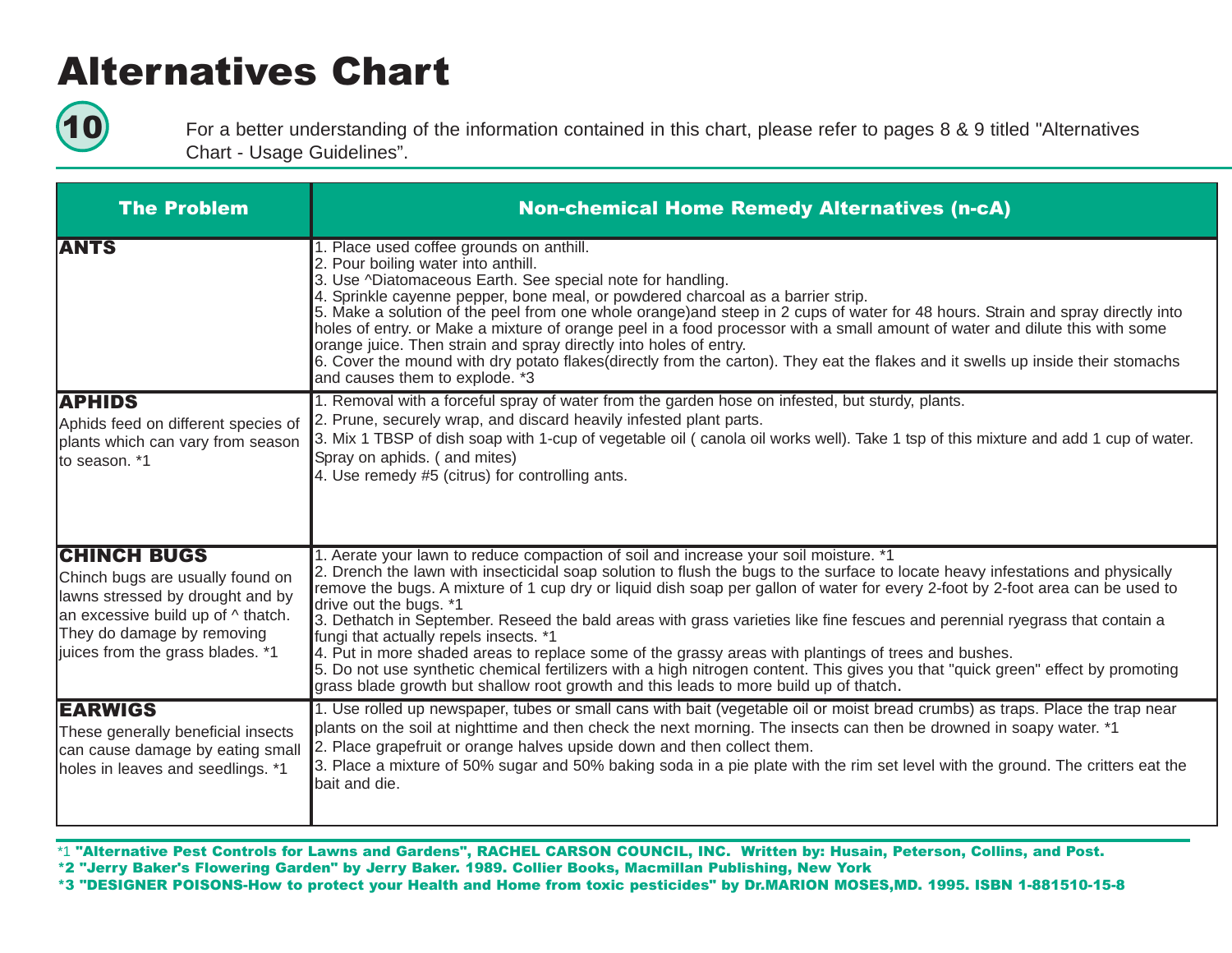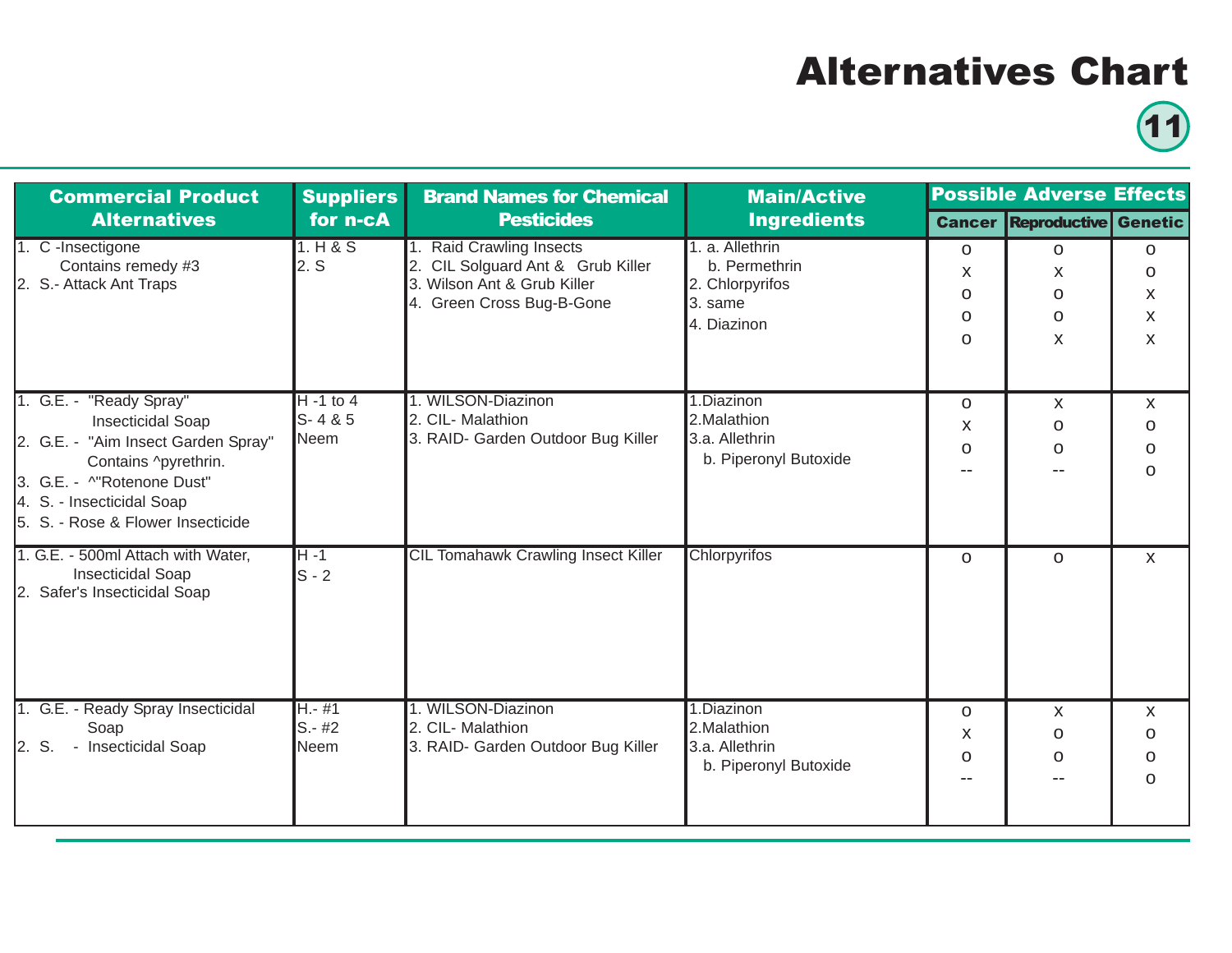

12 For a better understanding of the information contained in this chart, please refer to pages 8 & 9 titled "Alternatives Chart - Usage Guidelines".

| <b>The Problem</b>                                                                                                                                                                                                                                                                                                                                                                                                                                                                                                                                                                              | <b>Non-chemical Home Remedy Alternatives (n-cA)</b>                                                                                                                                                                                                                                                                                                                                                                                                                                                                                                                                                                                                                                                                                                                                                                                                                                                                                                                                                                                                                                                                                                                                                                                                                                                                                                                                                                                                                                                                                                                                                                                                                                                                                                                                                                                                                                                                                                                                                                                                                                                                                                                                                                                                                                                                                                                                                                                                                                                                                                                                                                                                                                                                                                                                                                                                                                                                                                                                                                                                                                                         |
|-------------------------------------------------------------------------------------------------------------------------------------------------------------------------------------------------------------------------------------------------------------------------------------------------------------------------------------------------------------------------------------------------------------------------------------------------------------------------------------------------------------------------------------------------------------------------------------------------|-------------------------------------------------------------------------------------------------------------------------------------------------------------------------------------------------------------------------------------------------------------------------------------------------------------------------------------------------------------------------------------------------------------------------------------------------------------------------------------------------------------------------------------------------------------------------------------------------------------------------------------------------------------------------------------------------------------------------------------------------------------------------------------------------------------------------------------------------------------------------------------------------------------------------------------------------------------------------------------------------------------------------------------------------------------------------------------------------------------------------------------------------------------------------------------------------------------------------------------------------------------------------------------------------------------------------------------------------------------------------------------------------------------------------------------------------------------------------------------------------------------------------------------------------------------------------------------------------------------------------------------------------------------------------------------------------------------------------------------------------------------------------------------------------------------------------------------------------------------------------------------------------------------------------------------------------------------------------------------------------------------------------------------------------------------------------------------------------------------------------------------------------------------------------------------------------------------------------------------------------------------------------------------------------------------------------------------------------------------------------------------------------------------------------------------------------------------------------------------------------------------------------------------------------------------------------------------------------------------------------------------------------------------------------------------------------------------------------------------------------------------------------------------------------------------------------------------------------------------------------------------------------------------------------------------------------------------------------------------------------------------------------------------------------------------------------------------------------------------|
| <b>FUNGUS (Lawn)</b><br>Approximately one-quarter of all<br>lawn fungi are potentially harmful.<br>They live in decaying organic mat-<br>ter, including thick fresh lawn clip-<br>pings and thatch. In late fall, early<br>spring and the hot, humid weather<br>of summer if there is excess nitro-<br>gen it will cause rapid grass blade<br>growth which makes your lawn<br>more susceptible to fungi dis-<br>eases.(This limits root growth which<br>anchors your grass plants and pro-<br>vides a way for the grass plant to<br>reach the nutrients and moisture<br>deeper in the soil.) *1 | 1. Physical control technique: ^solarization. The infected area to be treated should be small. *1<br>2. Biological control techniques:<br>-Establish a beneficial fungus, Trichoderma, by using home-made compost or tree bark-based soil amendments sold at<br>most nurseries which also act as a natural mulch. For more information on Trichoderma check out www.nysaes.cornell.edu/ent/biocontrol/<br>-Purchase a new natural product that adds microbes and fertility with the microbial name, Actinomycetes. These products<br>persist in the soil even if it rains soon after application. *1<br>3. Plant a mixture of different grasses. Diversity will prevent your entire lawn to be adversely affected by the fungus that is attracted<br>to one type of grass plant. A combination of Fine Fescue, Kentucky Bluegrass and perennial rye is good. One type of grass resists<br>some of the types of fungi that attack the lawn but not necessarily all of the same ones that the other two varieties might resist. *1<br>4. Least toxic control techniques:<br>-Products with NEEM OIL are slowly becoming registered for use in Canada. It shows promise as a potential fungicide.<br>-Garlic oil combats fungus, specifically mildew. Place 3 ounces of finely minced garlic in 2 tsp of mineral oil for 24 or more<br>hours. After, slowly add 2 cups water containing 1/4 ounce of soap as surfactant. (This helps one apply a water-based solution to a<br>leaf's waxy and slippery surface.) Then strain the mixture to remove the minced garlic. Make a spray solution with 2 TBSP of<br>the garlic mixture and 2 cups of water. *1<br>5. Periodically, spray the lawn with soap. A couple of cups of biodegradable dish soap, (or pure soap flakes which you can get<br>at a Health Store), in a 15-20 gallon hose-sprayer will do the job. This allows air and water to penetrate and is a deterrent for<br>damaging organisms.*1<br>6. Seaweed and seasoned kelp treatments, types of bio-stimulants that work like a tonic to strengthen the grass plants, work<br>against two fungus diseases, Fusarium and Dollar Spot.*1<br><b>GARDEN</b><br>7. Rose Black Spot:<br>-Spray a solution of 1 tsp. baking soda in 1 litre of water, weekly.<br>-Spray mixture of 2 TBSP soap flakes in 1 liter of water. Rinse.<br>-Mulch and sprinkle baking soda directly on the ground beneath bushes.<br>8. Powdery Mildew and Downy Mildew - Make a spray from 1 TBSP baking soda and 2.5 TBSP horticultural oil dissolved in<br>4. litres of water. Apply during the dormant period or later in the growing season. Avoid spraying in early spring growth stage.<br>This could cause injury to the plants at this time of development. Sulfur sprays may also be used but should not be used within<br>3 weeks of an oil spray and never at temperatures higher than 85*. *1<br>9. Rust - Use sulfur to treat with same restrictions as noted in point #8.<br>10. Discourage fungal disease by not watering plants in the late evening or at night when moisture will not evaporate quickly. *1 |

\*1 "Alternative Pest Controls for Lawns and Gardens", RACHEL CARSON COUNCIL, INC. Written by: Husain, Peterson, Collins, and Post.

\*2 "Jerry Baker's Flowering Garden" by Jerry Baker. 1989. Collier Books, Macmillan Publishing, New York

\*3 "DESIGNER POISONS-How to protect your Health and Home from toxic pesticides" by Dr.MARION MOSES,MD. 1995. ISBN 1-881510-15-8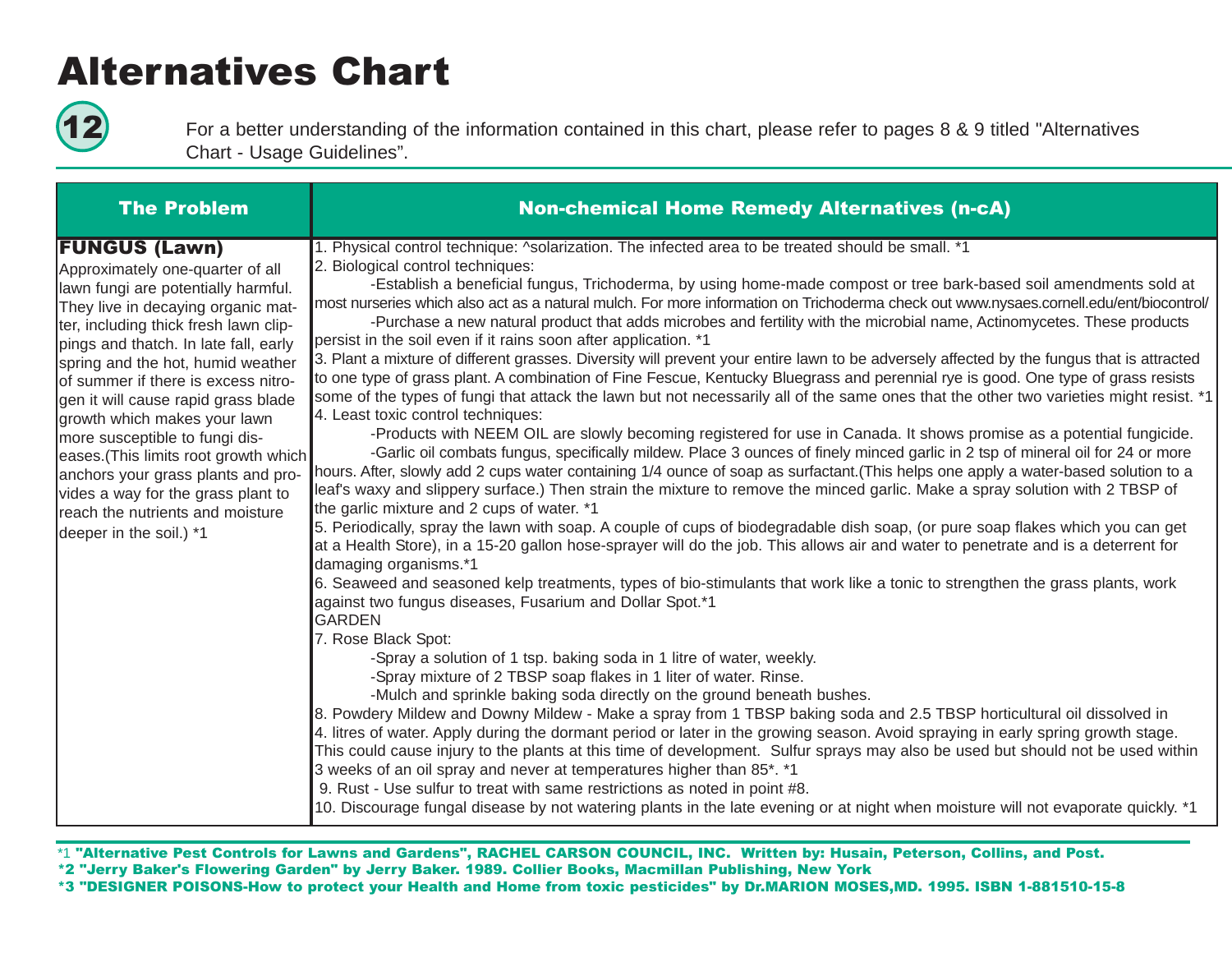| <b>Commercial Product</b>                                                                              | <b>Suppliers</b><br><b>Brand Names for Chemical</b> |                                                                                                                                                                         | <b>Main/Active</b>                                                                       |                            | <b>Possible Adverse Effects</b>      |                                              |
|--------------------------------------------------------------------------------------------------------|-----------------------------------------------------|-------------------------------------------------------------------------------------------------------------------------------------------------------------------------|------------------------------------------------------------------------------------------|----------------------------|--------------------------------------|----------------------------------------------|
| <b>Alternatives</b>                                                                                    | for n-cA                                            | <b>Pesticides</b>                                                                                                                                                       | <b>Ingredients</b>                                                                       |                            | <b>Cancer Reproductive Genetic</b>   |                                              |
| 1. GE Readi-Spray Garden Sulfur<br>Fungicide<br>2. S - Defender Fungicide<br>3. S - Garden Sulfur Dust | $H - 1$<br>$S - 2 & 3$                              | 1. No-Damp Plant Product<br>2. WILSON - Benomyl Systemic<br>Fungicide<br>3. GREEN CROSS - Funginex-Rose &<br><b>Ornamental Disease Control</b><br>4. CIL- Garden Doctor | 1. Benzoxine<br>2. Benomyl<br>3. Triforine<br>4.a. Folpet<br>b. Malathion<br>c. Carbaryl | --<br>X<br>$- -$<br>X<br>X | $- -$<br>X<br>--<br>$\mathsf O$<br>O | --<br>X<br>--<br>$\mathsf O$<br>$\mathsf{x}$ |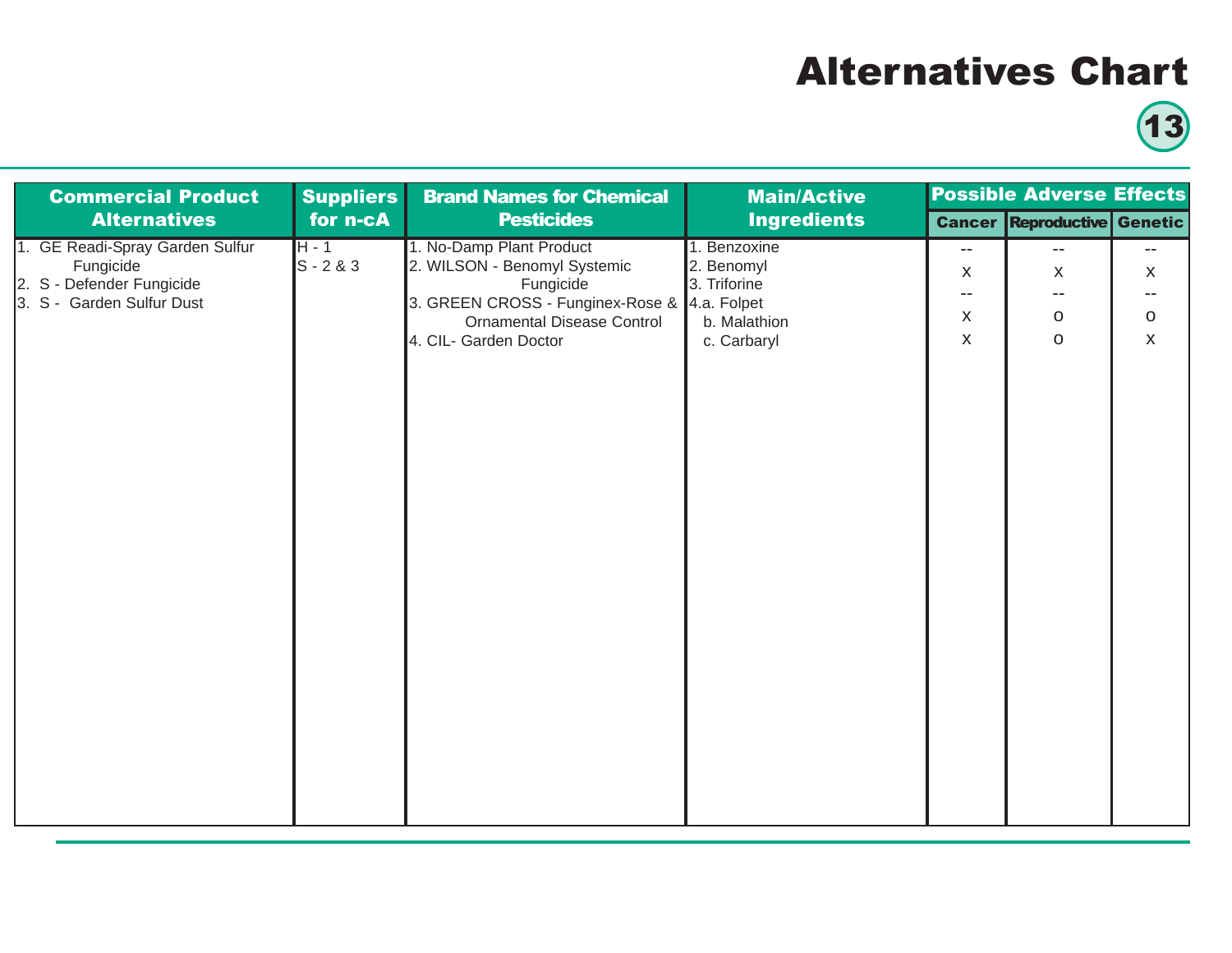

14 For a better understanding of the information contained in this chart, please refer to pages 8 & 9 titled "Alternatives Chart - Usage Guidelines".

| <b>The Problem</b>                                                                                                                                                                                                                                                                                              | <b>Non-chemical Home Remedy Alternatives (n-cA)</b>                                                                                                                                                                                                                                                                                                                                                                                                                                                                                                                                                                                                                                                                                                                                                                                                                                                                                                                                                                                                                                                                                                                                                                                                                                                                                                                                                            |
|-----------------------------------------------------------------------------------------------------------------------------------------------------------------------------------------------------------------------------------------------------------------------------------------------------------------|----------------------------------------------------------------------------------------------------------------------------------------------------------------------------------------------------------------------------------------------------------------------------------------------------------------------------------------------------------------------------------------------------------------------------------------------------------------------------------------------------------------------------------------------------------------------------------------------------------------------------------------------------------------------------------------------------------------------------------------------------------------------------------------------------------------------------------------------------------------------------------------------------------------------------------------------------------------------------------------------------------------------------------------------------------------------------------------------------------------------------------------------------------------------------------------------------------------------------------------------------------------------------------------------------------------------------------------------------------------------------------------------------------------|
| <b>JAPANESE BEETLES</b><br>The "white" grubs or worms feed or<br>grass roots. Grub damage occurs in<br>early spring and fall and is indicat-<br>ed by odd shaped patches of dead<br>or wilted grass and high numbers of<br>birds feeding on the lawn, as they<br>eat the grub infestation.                      | 1. Use Milky Spore Disease, a biological control for the grubs. Apply during early spring and fall when the grubs are present. Avoid condi-<br>tions of high winds or frozen ground. Method is effective over the course of 2 seasons and the benefits can last for several years.*1<br>2. Parasitic ^nematodes (Steinernema glaseri) are good for grub control. The nematodes should be applied in a spray formulation<br>and do not harm earthworms or beneficial insects. They should be applied to thoroughly moist soil. *1<br>3. A HEALTHY lawn with HEALTHY biologically active soil can sustain up to 20 grubs per square foot. Grubs do not like organic<br>material. Healthy soil is full of this type of material. Let your lawn and garden achieve a natural balance that sustains life like<br>birds, bees, microbes and yes, grubs! The grubs provide food for starlings which eat a remarkable number of these pests and<br>many others damaging insects.<br>4. For ADULTS:                                                                                                                                                                                                                                                                                                                                                                                                                     |
|                                                                                                                                                                                                                                                                                                                 | - When the adult beetles appear on plants remove by hand in the early morning hours and drown the beetles in soapy water. *1<br>-Use a vacuum with a disposable bag to collect and eliminate the critters. *1<br>-Apply wood ashes or diatomaceous earth to the foliage of vulnerable plants. Avoid inhaling the dust particles from these 2<br>products and wear a dust mask. *1<br>5. Aerate the lawn. Fertilize with an organic, natural fertilizer not a synthetic chemical fertilizer. This gives you that<br>'quick green" effect by promoting grass blade growth but shallow root growth that weakens the grass plant. Once in the growing<br>season use a natural fertilizer with a high potassium content (seaweed or kelp-based fertilizer)                                                                                                                                                                                                                                                                                                                                                                                                                                                                                                                                                                                                                                                          |
| <b>MOSQUITOES</b><br>Mosquito larvae need standing<br>water for 5-10 days to grow and<br>emerge as adults. To control the<br>larvae all potential breeding<br>grounds should be eliminated. Any<br>size of receptacle that can hold<br>water can harbour mosquito larvae<br>and are considered a breeding site. | 1. For PONDS - Mosquito control oils applied as a surface film suffocate larvae in stagnant ponds/pools. *1<br>-Consider adding a flowing waterfall and goldfish or other surface feeding fish as predators. *1<br>2. Citronella candles can be used to deter adult mosquitoes.*1<br>3. Mosquitoes are attracted to dark clothing and warm moist skin.*1<br>4. Always wear protective clothing when outside.<br>5. If you use an insect repellant containing the chemical DEET, apply it to your clothes rather than your skin. This is particularly<br>important for children. DEET can damage spandex, rayon and acetate, and dissolve vinyl and plastic. *1 Check out a well-<br>stocked Health store for natural insect repellants containing ^TEA TREE OIL or NEEM OIL.<br>6. A biological control product uses the bacteria, Bacillus thuringiensis israelensis(BTI), and comes in solid or aerosol forms. It is<br>applied directly to mosquito-infested waters and specifically works on the larvae of both the mosquito and blackfly. *1<br>7. METHOPRENE as an insect growth regulator (IGR) prevents the adult mosquito from emerging from the pupa. It is available<br>in solid briquettes that last 30 days or as aerosols. Methoprene is more persistent than BTI and more selective than traditional<br>pesticides. It might have various adverse effects on fish and aquatic invertebrates. *1 |

\*1 "Alternative Pest Controls for Lawns and Gardens", RACHEL CARSON COUNCIL, INC. Written by: Husain, Peterson, Collins, and Post.

- \*2 "Jerry Baker's Flowering Garden" by Jerry Baker. 1989. Collier Books, Macmillan Publishing, New York
- \*3 "DESIGNER POISONS-How to protect your Health and Home from toxic pesticides" by Dr.MARION MOSES,MD. 1995. ISBN 1-881510-15-8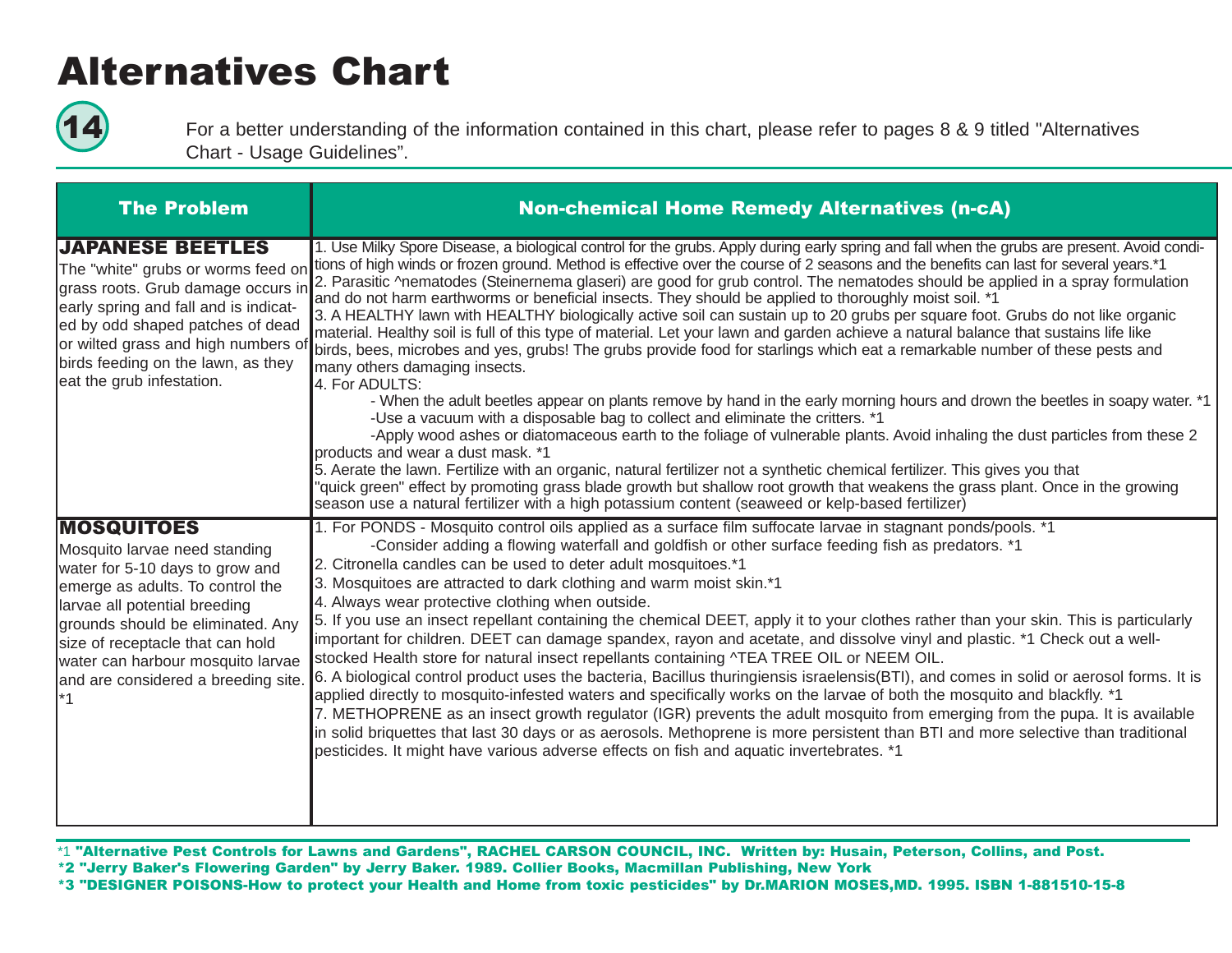| <b>Commercial Product</b><br><b>Suppliers</b>                    |                            | <b>Brand Names for Chemical</b>                                                                         | <b>Main/Active</b>                                | <b>Possible Adverse Effects</b>  |                                    |                        |
|------------------------------------------------------------------|----------------------------|---------------------------------------------------------------------------------------------------------|---------------------------------------------------|----------------------------------|------------------------------------|------------------------|
| <b>Alternatives</b>                                              | for n-cA                   | <b>Pesticides</b>                                                                                       | <b>Ingredients</b>                                |                                  | <b>Cancer Reproductive Genetic</b> |                        |
| 1. C -Insectigone<br>Contains remedy #3<br>2 S- Attack Ant Traps | $\sqrt{\frac{S}{E}}$<br>ΙN | 1. CIL Solgard- Ant & Grub Killer<br>2. CIL Chlorisect-Ant & Grub Killer<br>3. WILSON -Soil Insect Dust | 1. Chlorpyrifos<br>2. same as $#1$<br>3. Diazinon | $\mathsf O$<br>O<br>$\mathsf{o}$ | $\mathsf O$<br>$\mathsf O$<br>X    | X<br>X<br>$\mathsf{X}$ |
| S - Insecticide with BTI                                         | ls<br>Neem                 | 1. CIL Mosquito Sticks<br>2. CIL Methoxychlor Blackfly &<br>Mosquito Killer                             | 1. (d-trans) Allethrin<br>2. Methoxychlor         | $\mathsf{O}$<br>--               | $\overline{0}$<br>$\mathsf{X}$     | $\overline{0}$         |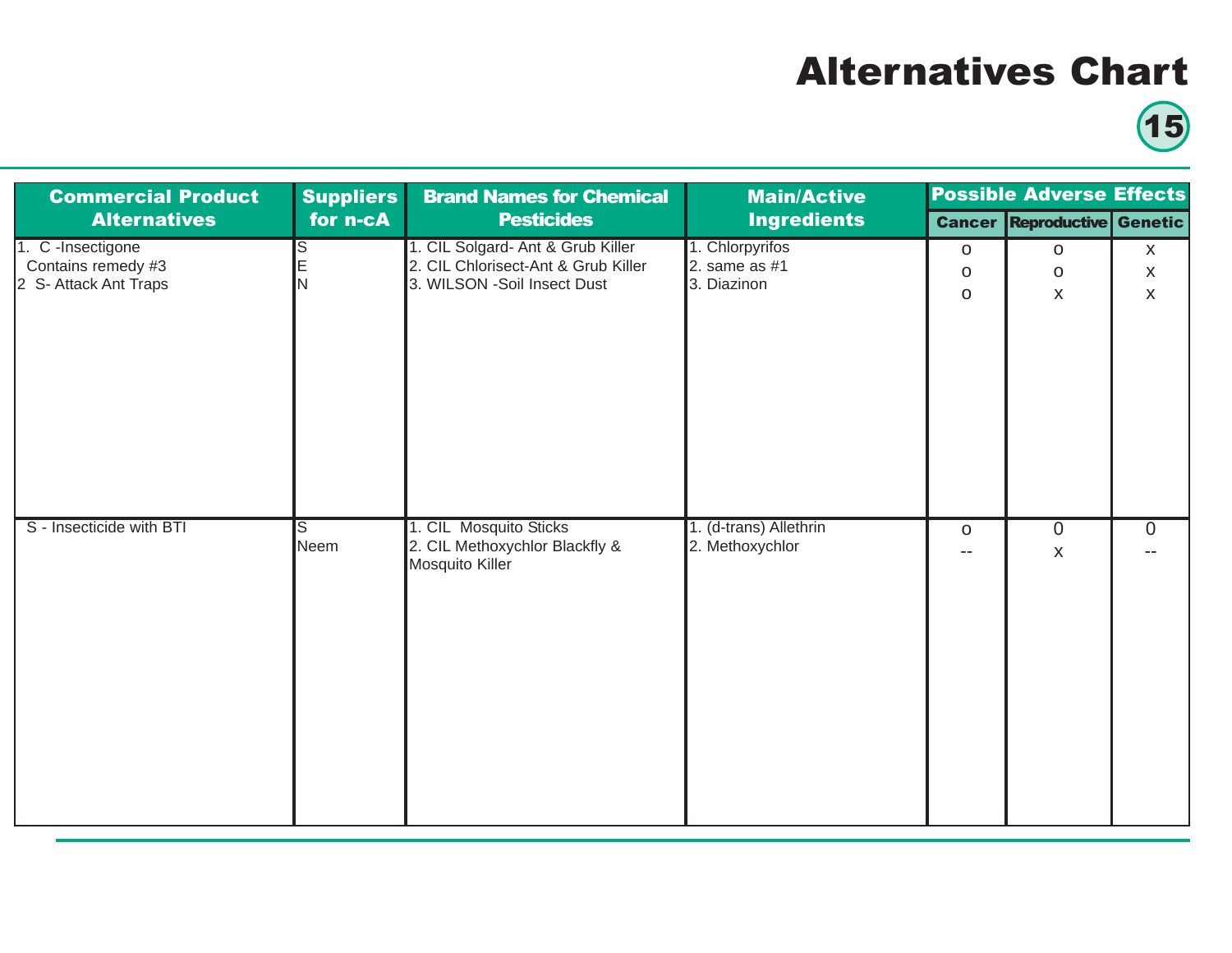

For a better understanding of the information contained in this chart, please refer to pages 8 & 9 titled "Alternatives Chart - Usage Guidelines".

| <b>The Problem</b>                                                                                                                               | <b>Non-chemical Home Remedy Alternatives (n-cA)</b>                                                                                                                                                                                                                                                                                                                                                                                                                                                                                                                                                                                                                                        |
|--------------------------------------------------------------------------------------------------------------------------------------------------|--------------------------------------------------------------------------------------------------------------------------------------------------------------------------------------------------------------------------------------------------------------------------------------------------------------------------------------------------------------------------------------------------------------------------------------------------------------------------------------------------------------------------------------------------------------------------------------------------------------------------------------------------------------------------------------------|
| <b>RODENTS</b>                                                                                                                                   | 1. Use a ^pheromone trap.<br>2. Be meticulously clean. Lock up garbage and the container for compost material should be covered.<br>3. Eliminate any outdoor food sources. Do not feed your pets outside and do not put out bird seed.<br>4. If the nest is located seal off entry points.                                                                                                                                                                                                                                                                                                                                                                                                 |
| <b>SCALES</b><br>These are sucking insects that can<br>appear to be brown. They attack<br>the crown and roots of many vari-<br>eties of grasses. | 1. Prune, securely wrap, and discard heavily infested plant parts. *1<br>2. Remove scales from leaves with a brush and soapy water. *1<br>3. Spray with horticultural oil during the dormant period or later in the growing season. Avoid spraying in early spring growth<br>stage that could cause injury to the plants at this time of development. *1<br>4. Repeated applications of insecticidal soap for control of scale insects on grasses. *1                                                                                                                                                                                                                                      |
| <b>SNAILS / SLUGS</b>                                                                                                                            | 1. Place a saucer of beer- like solution inserted at ground level. SOLUTION: 1-cup water, 1 tsp sugar, 1/4 tsp yeast. BEER works<br>well, too. They will drown in the saucer. Since this trap draws so many of these critters you should place it outside the garden.<br>2. Wood ash or sand, on the ground beneath the plants acts as a repellant or barrier strip.<br>3. Sprinkle Diatomaceous Earth around areas of slug activity. *1<br>4. Turtles enjoy slugs and snails.                                                                                                                                                                                                             |
| <b>SOWBUGS / PILLBUGS</b>                                                                                                                        | 1. Eliminate moist areas, such as piles of decaying wood and leaves. *1<br>2. Diamotaceous Earth acts as a physical control if it is sprinkled in a thick layer which will sufficiently dry an area to repel these<br>moisture-loving critters. *1<br>3. Use corn cobs placed under a tipped plate or pot, in the early evening. Each morning the bugs can be collected - then moved<br>or destroyed. *2                                                                                                                                                                                                                                                                                   |
| <b>YELLOWJACKETS</b><br>Their sting can be dangerous.<br>They have thin waists and can<br>inflict multiple stings.                               | 1. Remove a magnet for them by disposing of garbage properly and cover all trash cans. *1<br>2. Eliminate the source -the nest. Use a vacuum to remove only the nests found in a wall and/or underground. *1<br>3. They are best treated in the cooler evening hours when the wasps have all returned to the nest and the lower temperatures<br>Imake them more inactive. *1<br>4. A trap, using a plastic container, clear above and bright yellow below, with 4 yellow ports through which the insects may enter<br>but not leave. It is baited with cat food - tuna fish. The insects will die in the trap if it is left in the sun or it can be put in the<br>freezer to kill them. *1 |

\*1 "Alternative Pest Controls for Lawns and Gardens", RACHEL CARSON COUNCIL, INC. Written by: Husain, Peterson, Collins, and Post. \*2 "Jerry Baker's Flowering Garden" by Jerry Baker. 1989. Collier Books, Macmillan Publishing, New York

\*3 "DESIGNER POISONS-How to protect your Health and Home from toxic pesticides" by Dr.MARION MOSES,MD. 1995. ISBN 1-881510-15-8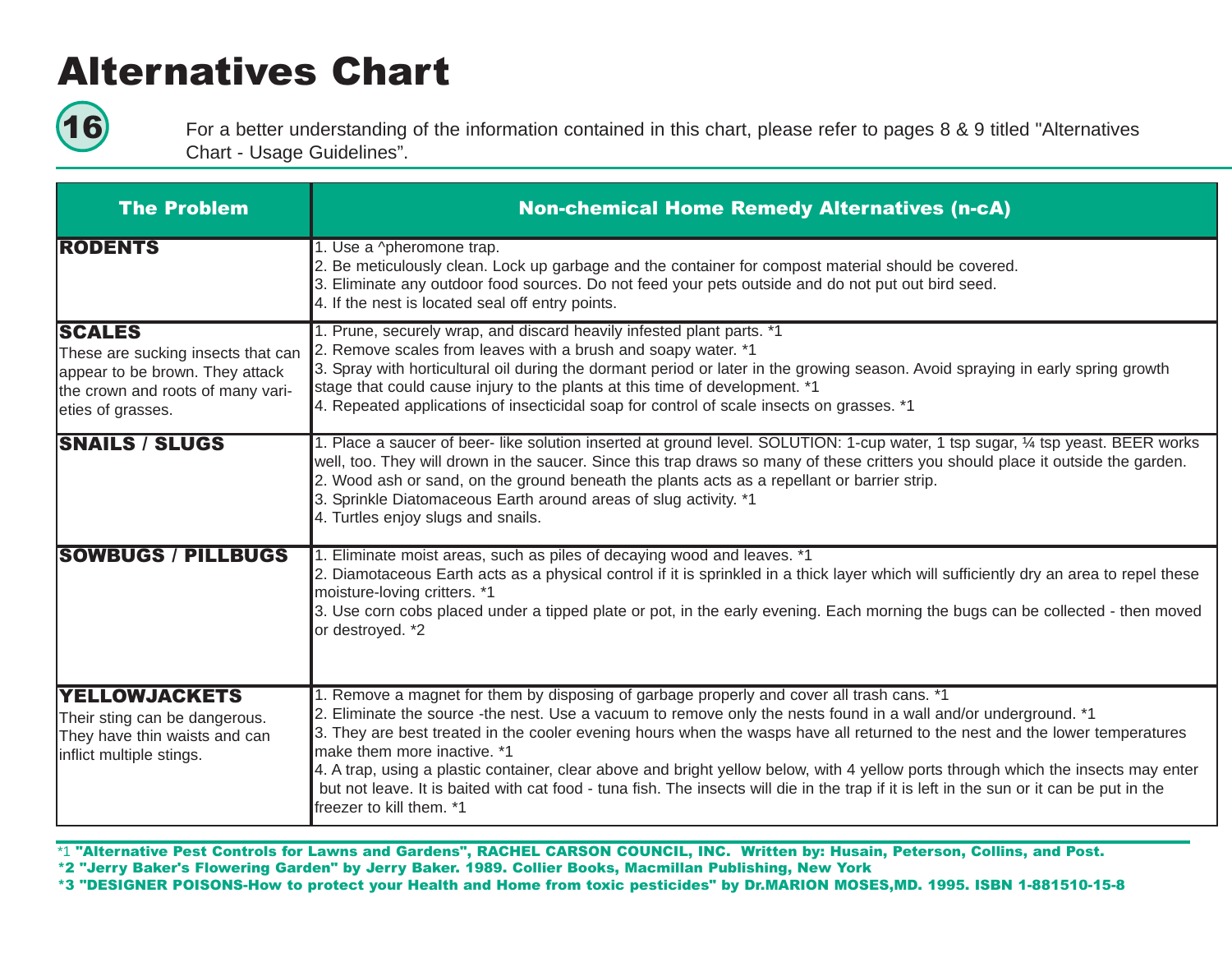17

| <b>Commercial Product</b>                                                                           | <b>Suppliers</b>                    | <b>Brand Names for Chemical</b>                                                                                                                                                         | <b>Main/Active</b>                                                                                                                      | <b>Possible Adverse Effects</b>       |                                                             |                                                   |
|-----------------------------------------------------------------------------------------------------|-------------------------------------|-----------------------------------------------------------------------------------------------------------------------------------------------------------------------------------------|-----------------------------------------------------------------------------------------------------------------------------------------|---------------------------------------|-------------------------------------------------------------|---------------------------------------------------|
| <b>Alternatives</b>                                                                                 | for n-cA                            | <b>Pesticides</b>                                                                                                                                                                       | <b>Ingredients</b>                                                                                                                      |                                       | <b>Cancer Reproductive Genetic</b>                          |                                                   |
| C.- Critter Ridder Animal Repellant                                                                 | Iн                                  | 1. WILSON- Rat & Mouse Bait<br>2. CIL - Bromone Rat & Mouse Blocks                                                                                                                      | 1. Bromadiolone<br>2. Bromadiolone                                                                                                      | $-$                                   |                                                             |                                                   |
| 1. GE - Ready Spray Insecticidal Soap H - 1<br>2. Safer's - Insecticidal Soap                       | $\mathsf{ls}\cdot 2$                | 1. WILSON-Diazinon<br>2. CIL- Malathion<br>3. RAID- Garden Outdoor Bug Killer                                                                                                           | 1. Diazinon<br>2. Malathion<br>3.a. Allethrin<br>b. Piperonyl Butoxide                                                                  | $\overline{0}$<br>X<br>$\overline{0}$ | X<br>O<br>o                                                 | X.<br>O<br>O<br>$\Omega$                          |
| 1. S - Slug & Snail Bait<br>2. GE -Dio Bug & Slug Killer<br>3. C - Slug & Snail Copper Barrier Tape | $H - 182$<br>$S - 1 & 8 & 3$        | 1. META - Slug & Snail<br>2. WILSON-Slug & Bait                                                                                                                                         | 1. Metaldehyde<br>2. Same                                                                                                               | X<br>X                                | $\Omega$<br>$\Omega$                                        | $\Omega$<br>$\Omega$                              |
| 1. GE - DIO Bug & Slug Killer<br>2. GE - Aim Insect Garden Spray<br>3. C - Chemefree Insectigone    | $H - 182$<br>$\mathsf{ls}\text{-}3$ | 1. Wilson Bulb & Soil Dust<br>2. RAID - Garden Outdoor Bugkiller<br>3. SCHULTZ House Plants & Garden<br><b>Insect Spray</b>                                                             | 1.a. Carbaryl<br>b. Captan<br>2.a. Pyrethrins<br>b. ^Piperonyl Butoxide as sec-<br>ondary ingredient and ^synergist.<br>3. same as $#2$ | X<br>X<br>X<br>O<br>X<br>O            | $\mathsf{O}$<br>O<br>X<br>$\mathsf{O}$<br>X<br>$\mathsf{O}$ | $\mathsf{x}$<br>0<br>X<br>$\mathsf{x}$<br>X<br>X. |
| S-Deluxe Wasp & Hornet Trap                                                                         | ls.                                 | RAID Wasp & Hornet Killer<br>The vapourous spray contains particles that<br>can harm your respiratory system.<br>Wind drift pushes up to 95% of the spray<br>away from the target area. | a. Propoxur<br>b. Tetramethrin                                                                                                          | X<br>X                                | $\mathsf{O}$<br>$\mathsf{x}$                                | 0<br>$\Omega$                                     |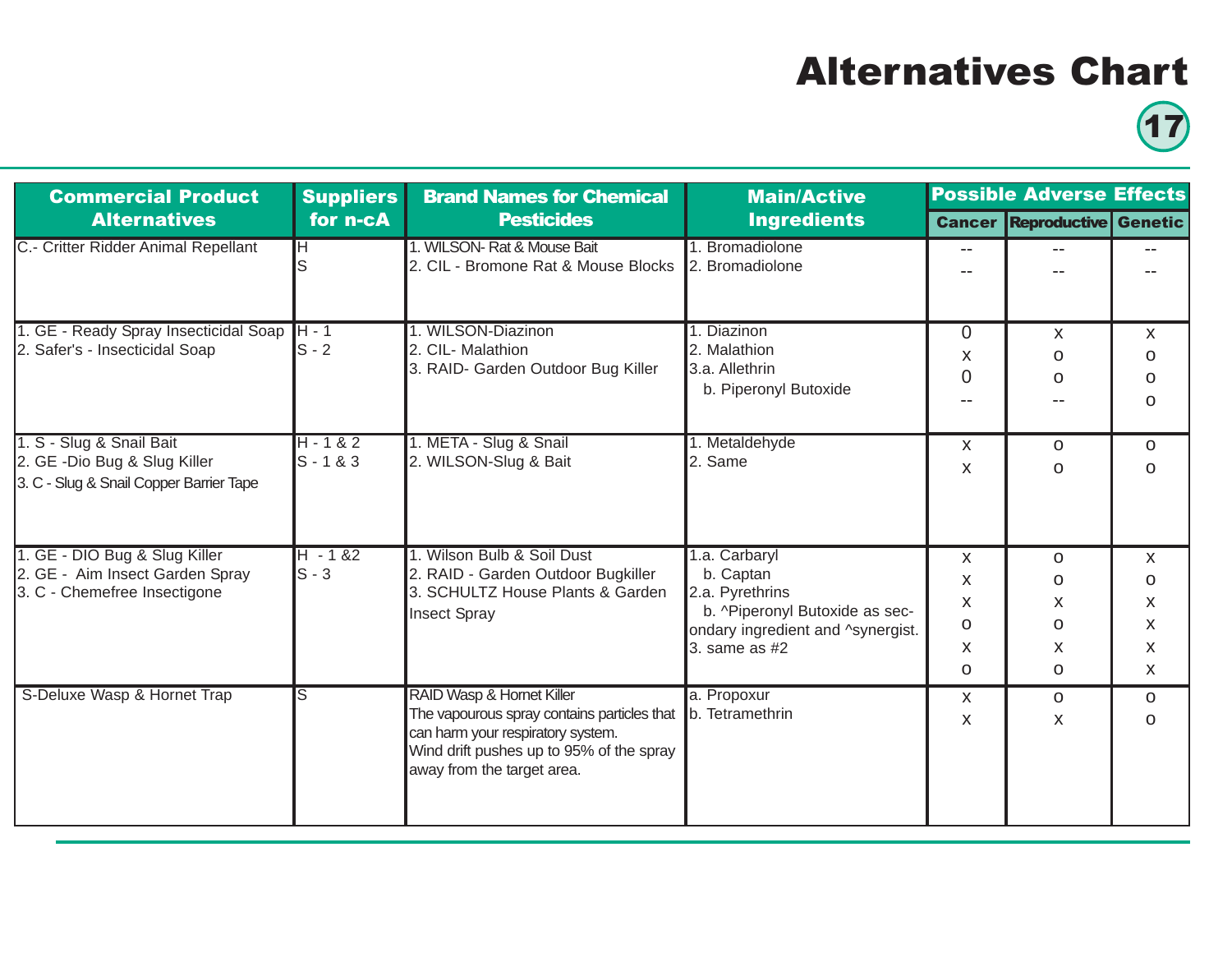

**18** For a better understanding of the information contained in this chart, please refer to pages 8 & 9 titled "Alternatives Chart - Usage Guidelines".

| <b>The Problem</b>                                                                                                                                                                                                                                                                                                                                                                                                                                                                                                                                                                       | <b>Non-chemical Home Remedy Alternatives (n-cA)</b>                                                                                                                                                                                                                                                                                                                                                                                                                                                                                                                                                                                                                                                                                                                                                                                                                                                                                                                                                                                                                                                                                                                                                                                                                                                                                                                                                                                                                                                                                                                                                                                                                                                                                                                                                                                                                                                                                                                                                                                                                                                                                                                                                                                                                                                                                                                                                                                                                                                                                                                                                                                                                                                                            |
|------------------------------------------------------------------------------------------------------------------------------------------------------------------------------------------------------------------------------------------------------------------------------------------------------------------------------------------------------------------------------------------------------------------------------------------------------------------------------------------------------------------------------------------------------------------------------------------|--------------------------------------------------------------------------------------------------------------------------------------------------------------------------------------------------------------------------------------------------------------------------------------------------------------------------------------------------------------------------------------------------------------------------------------------------------------------------------------------------------------------------------------------------------------------------------------------------------------------------------------------------------------------------------------------------------------------------------------------------------------------------------------------------------------------------------------------------------------------------------------------------------------------------------------------------------------------------------------------------------------------------------------------------------------------------------------------------------------------------------------------------------------------------------------------------------------------------------------------------------------------------------------------------------------------------------------------------------------------------------------------------------------------------------------------------------------------------------------------------------------------------------------------------------------------------------------------------------------------------------------------------------------------------------------------------------------------------------------------------------------------------------------------------------------------------------------------------------------------------------------------------------------------------------------------------------------------------------------------------------------------------------------------------------------------------------------------------------------------------------------------------------------------------------------------------------------------------------------------------------------------------------------------------------------------------------------------------------------------------------------------------------------------------------------------------------------------------------------------------------------------------------------------------------------------------------------------------------------------------------------------------------------------------------------------------------------------------------|
|                                                                                                                                                                                                                                                                                                                                                                                                                                                                                                                                                                                          | General INSECT CONTROL 1. Boil a concoction of water, 3 onions, 1 clove of garlic, and cayenne(or chop your own hot peppers) for 10 minutes. Cool. Grind<br>in a blender; put into a gallon of water and let sit over night. Strain. Particularly good for roses, azaleas and mums. The stronger<br>the smell, whether good(from flowers) or bad (from the ingredients in this concoction) it will more effectively repel the unwanted,<br>damaging insects. A mixture of strong smells adds another deterrent.<br>2. Mix 1 TBSP of biodegradable dish soap or "pure" soap with 1-cup vegetable oil.(canola oil is good) Take 1 tsp of this mixture<br>and add to 1-cup of water. This is a good all-purpose, home-made "insecticidal" soap or Dissolve 2 TBSP. (30ML) of ordinary<br>soap flakes, not laundry detergent, into 1 litre of water.<br>3. Plant garlic, onions or chives near your roses. Marigolds, mums, garlic, onion, and chives are excellent repellents because of<br>their strong smells. Plant them in different parts of both your flower and vegetable gardens.                                                                                                                                                                                                                                                                                                                                                                                                                                                                                                                                                                                                                                                                                                                                                                                                                                                                                                                                                                                                                                                                                                                                                                                                                                                                                                                                                                                                                                                                                                                                                                                                                                         |
| <b>General WEED CONTROL</b><br>WEED SEEDS: They can't run<br>away or hide but weed seeds have<br>ingenious methods of survival<br>Rodale's Chemical-Free Yard and<br>Garden cites a statistic from<br>England of six million weed seeds<br>from three different kinds of weeds<br>in the top few inches of soil. If<br>growth conditions are not right<br>weed seeds can lay dormant in the<br>soil for years before germinating<br>again. You may win an occasional<br>battle but you cannot win the war of<br>the weeds. Total eradication is nei-<br>ther possible, nor desirable. *3 | 1. ^CORN GLUTEN MEAL comes in the form of a yellow powder(for large scale application you should wear a dust mask) or pellets.<br>It prevents weeds from germinating. Should be applied in early spring and/or the month of August. For more information check -<br>www.hort.iastate.edu/gluten/cframe.html.<br>2. Placing your plants close together will provide shade and discourage weed seeds to propagate. When you leave your lawn cut at<br>least 2 1/2 to 3 inches high. The longer grass blades shade the soil and prevent weed seeds from germinating.<br>3. A mulch for the garden can be decomposed leaves, tree bark, straw, and hay as examples. Garden mulches should be at least<br>3 inches thick. The finely shredded grass clippings from a mulching lawn mower serve as a nourishing mulch for the lawn. In the<br>garden and on the lawn a mulch cuts down on moisture evaporation.<br>4. Make sure you pull weeds before they go to seed or at least "dead head" the weeds before the flowers go to seed. In the lawn,<br>cutting the flower heads off the weed as you mow will cut down on the future weed supply.<br>5. Hand digging the weeds is good exercise. To be effective you must get at least 2/3 of the root - especially for dandelions.<br>6. Soil should not become compacted. Try to aerate once every season. Bare spots in the lawn should be filled. Make sure you<br>overseed with a mixture of grass seeds and compost in these bare areas. In fact, this mixture should be applied to your lawn once<br>every season. Eventually, the larger number of healthy grass plants will overcome the decreasing number of weeds in your lawn.<br>7. Fertilize with sea kelp or seaweed. It mainly adds potassium and plant hormones to make plants hardy and more resistant to<br>disease, insects and drought.<br>8. Boil a liter of water. Add 2 TBSP salt and 5 TBSP of apple cider vinegar. Pour or spray directly on weeds while still hot, the<br>hotter the better. Be careful to hit your target because this is a non-specific weed killer. It does an awesome job on weeds growing<br>in sidewalk and driveway cracks.<br>9. CREEPING CHARLY: Dissolve 5 tsp BORAX (regular 20-Mule Team Borax) in a litre of water(covers 25 sq. feet of lawn) or one<br>cup of Borax to two gallons of water. Let the Borax settle to the bottom of the container and only use the water, not the sediment.<br>You may need several applications. Borax is toxic to children and pets.<br>10. If there is a large infestation of weeds in one area of the lawn you can smother weeds out by covering with newspaper or<br>cardboard or a sheet of plastic. (see "Solarization" in Glossary). |

\*1 "Alternative Pest Controls for Lawns and Gardens", RACHEL CARSON COUNCIL, INC. Written by: Husain, Peterson, Collins, and Post. \*2 "Jerry Baker's Flowering Garden" by Jerry Baker. 1989. Collier Books, Macmillan Publishing, New York

\*3 "DESIGNER POISONS-How to protect your Health and Home from toxic pesticides" by Dr.MARION MOSES,MD. 1995. ISBN 1-881510-15-8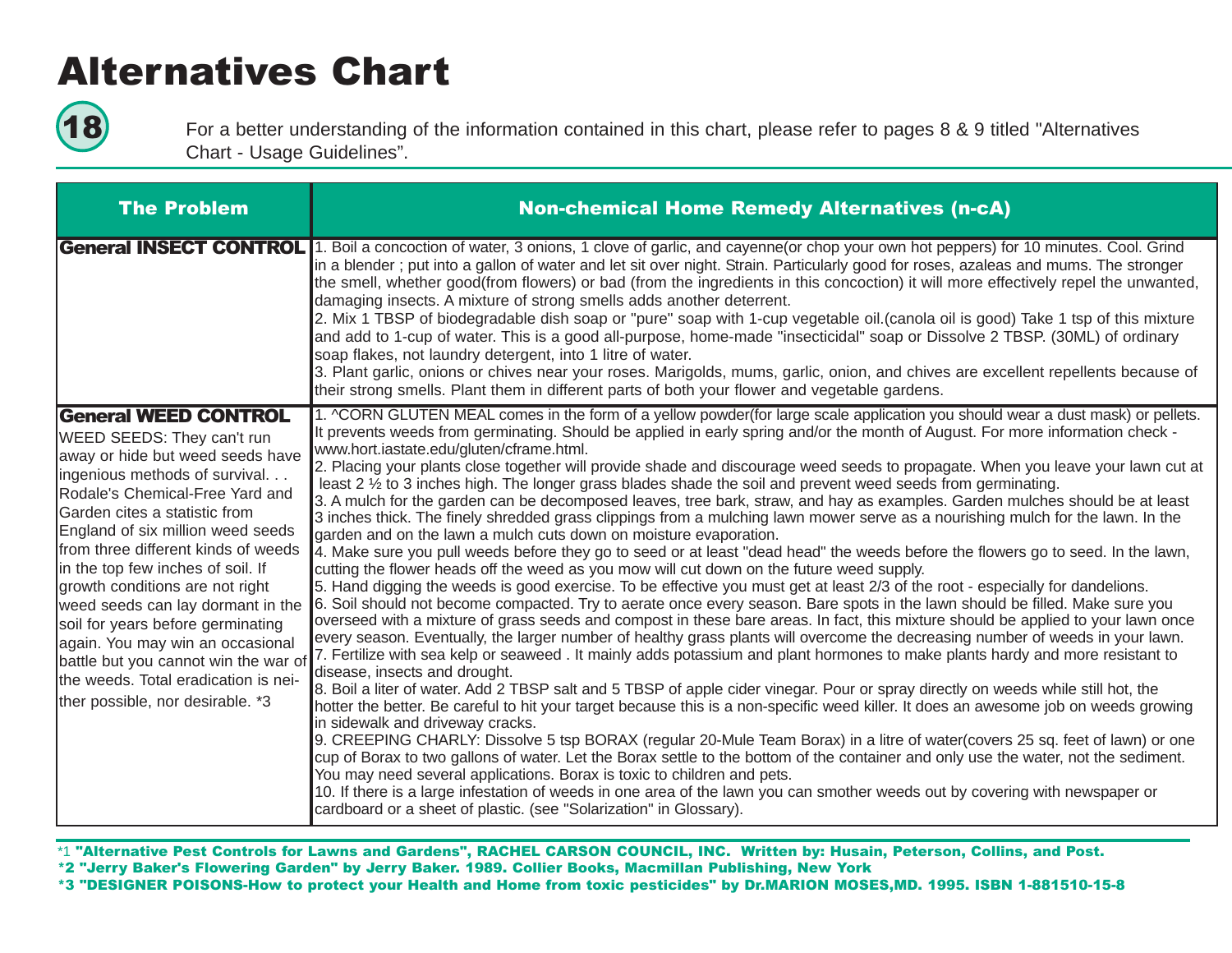19

| <b>Commercial Product</b><br><b>Alternatives</b>                                                                                                            | <b>Suppliers</b><br>for n-cA | <b>Brand Names for Chemical</b><br><b>Pesticides</b>                                                    | <b>Main/Active</b><br><b>Ingredients</b>                                                                                        |                                   | <b>Possible Adverse Effects</b>    |              |
|-------------------------------------------------------------------------------------------------------------------------------------------------------------|------------------------------|---------------------------------------------------------------------------------------------------------|---------------------------------------------------------------------------------------------------------------------------------|-----------------------------------|------------------------------------|--------------|
|                                                                                                                                                             |                              |                                                                                                         |                                                                                                                                 |                                   | <b>Cancer Reproductive Genetic</b> |              |
| 1. GE - AIM Insect Garden Spray<br>2. GE - Ready Spray Insecticidal Soap S 4 & 5<br>3. GE - Rotenone Dust<br>4. C - Insectigone<br>5. S - Insecticidal Soap | H1,2,83                      | 1. CIL- Ambush Insecticide<br>2. CIL- Cygone 2-E<br>3. CIL- Floritect<br>4. CIL- Houseplant Insect Dust | 1. Permethrin<br>2.Dimethoate<br>3.a. Folpet - Is no longer sold in<br>the U.S. for consumer use.<br>b. Carbaryl<br>4. Diazinon | X                                 | $\boldsymbol{X}$                   | $\Omega$     |
|                                                                                                                                                             |                              |                                                                                                         |                                                                                                                                 | $\mathsf{O}$                      | X                                  | X            |
|                                                                                                                                                             |                              |                                                                                                         |                                                                                                                                 | $\qquad \qquad -$<br>$\mathsf{x}$ | --<br>O                            | X            |
|                                                                                                                                                             |                              |                                                                                                         |                                                                                                                                 | $\Omega$                          | X                                  | X            |
|                                                                                                                                                             |                              |                                                                                                         |                                                                                                                                 |                                   |                                    |              |
| 1. GE - Readi-Spray Garden Sulfur                                                                                                                           | $H - 1$                      | 1. Round Up                                                                                             | 1. Glyphosate                                                                                                                   | X                                 | 0                                  | $\circ$      |
| Fungicide<br>2. S - Topgun Weed Killer<br>3. Turfmaize                                                                                                      | $S - 2 & 3$<br>$E - 3$       | 2. Weedex<br>3. WILSON - Lawn Weed Out<br>4. Killex<br>5. CIL- Fall Green up, Weed & Feed               | $2.2,4-D$<br>$3.2,4-D$<br>4.a. 2,4-D<br>b. Mecoprop(MCPP)<br>c. Dicamba<br>5. same as 4                                         | $\mathsf{X}$                      | X                                  | X            |
|                                                                                                                                                             |                              |                                                                                                         |                                                                                                                                 | $\pmb{\mathsf{X}}$                | $\pmb{\times}$                     | X            |
|                                                                                                                                                             |                              |                                                                                                         |                                                                                                                                 | $\mathsf{x}$                      | X                                  | X            |
|                                                                                                                                                             |                              |                                                                                                         |                                                                                                                                 | $\qquad \qquad -$                 | X                                  |              |
|                                                                                                                                                             |                              |                                                                                                         |                                                                                                                                 | $- -$                             | X                                  | X            |
|                                                                                                                                                             |                              |                                                                                                         |                                                                                                                                 | X                                 | X                                  | X            |
|                                                                                                                                                             |                              |                                                                                                         |                                                                                                                                 | $- -$                             | X                                  |              |
|                                                                                                                                                             |                              |                                                                                                         |                                                                                                                                 |                                   | X                                  | $\mathsf{x}$ |
|                                                                                                                                                             |                              |                                                                                                         |                                                                                                                                 |                                   |                                    |              |
|                                                                                                                                                             |                              |                                                                                                         |                                                                                                                                 |                                   |                                    |              |
|                                                                                                                                                             |                              |                                                                                                         |                                                                                                                                 |                                   |                                    |              |
|                                                                                                                                                             |                              |                                                                                                         |                                                                                                                                 |                                   |                                    |              |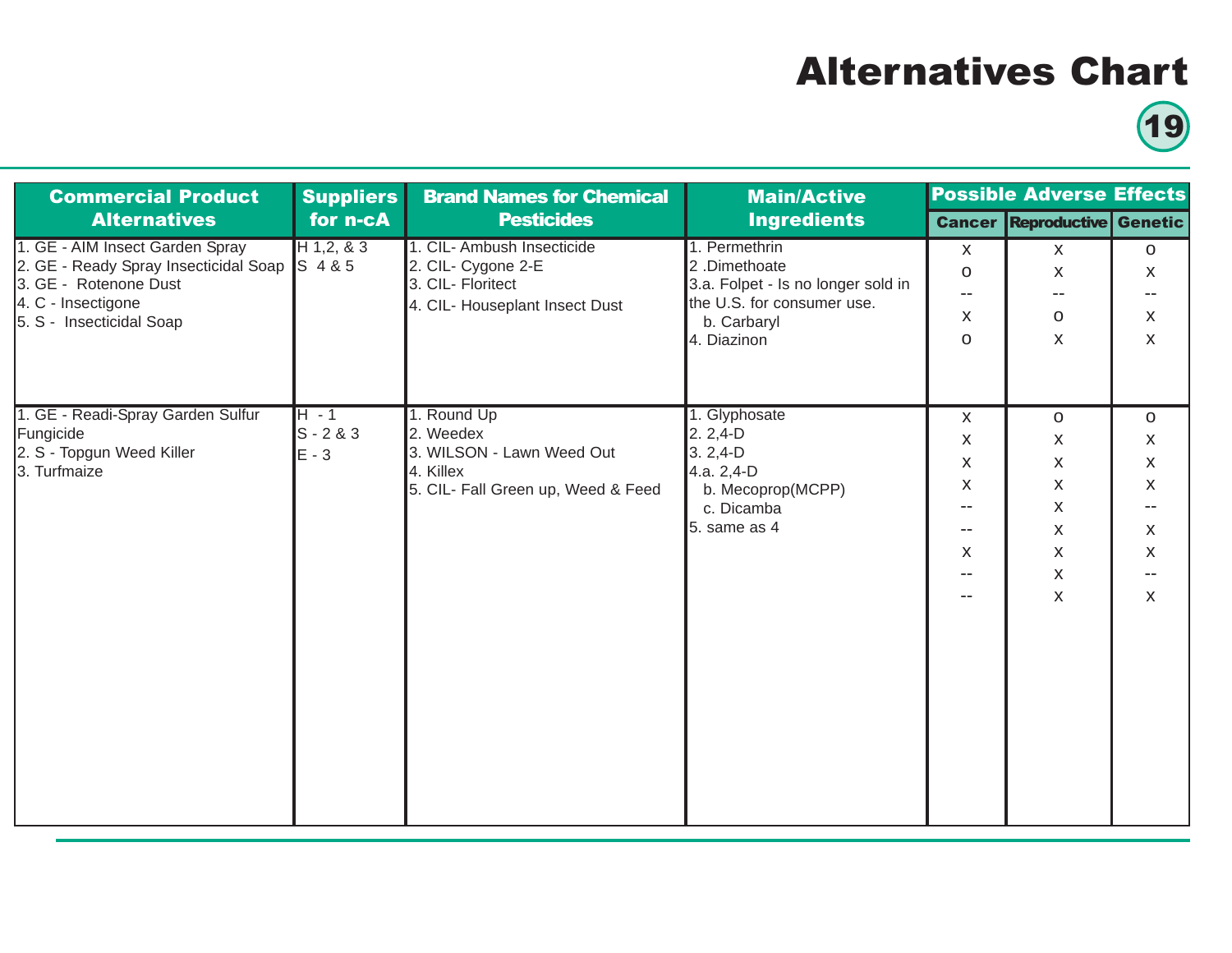

### **LESSONS from the WEED WARRIORS -**

Organic Gardening magazine, MAY/JUNE 1998

- **Lesson #1** Timing is everything. Example: When the soil is moist it is easier to remove plants with their roots.
- **Lesson #2** Hot water works. NOTE: More tenacious weeds, particularly with long taproots, will likely need to be scalded a few times before they surrender.
- Lesson #3 A little sodium will do the trick. Example: pour salt between the cracks in your patio to prevent weeds from growing there.
- Lesson #4 Manage the weed's life cycle. Example: Cut the lawn before the flower heads on the dandelions go to seed.
- Lesson #5 Crowd them out. Example: Get your grass plants strong and healthy by cutting the lawn to a height of 2-1/2" to 3" high. This shades the dormant weed seed and stops them from germinating.
- **Lesson #6** When in doubt, MULCH. Example: Newspaper mulch makes a particularly good weed barrier. After your garden plants have broken ground and are 2" to 3" in height, spread newspaper two layers thick and cover it with grass clippings.
- Lesson #7 Action must follow realistic planning. Example: the dedicated gardener hopes to conquer every last one of the weeds in the garden but just remember-**"They can't run away or hide but weed seeds have ingenious methods of survival. . ."**

### **Did you know?**

**A.** Rotten eggs were proven to be a very effective repellent for **deer**.

**B.** Ordinary laundry starch on regular cotton or cotton-polyester clothing protects pesticide applicators from harmful chemicals by binding the starch with chemical pesticides and keeping they away from their skin until the clothing can be washed. JULY, 2004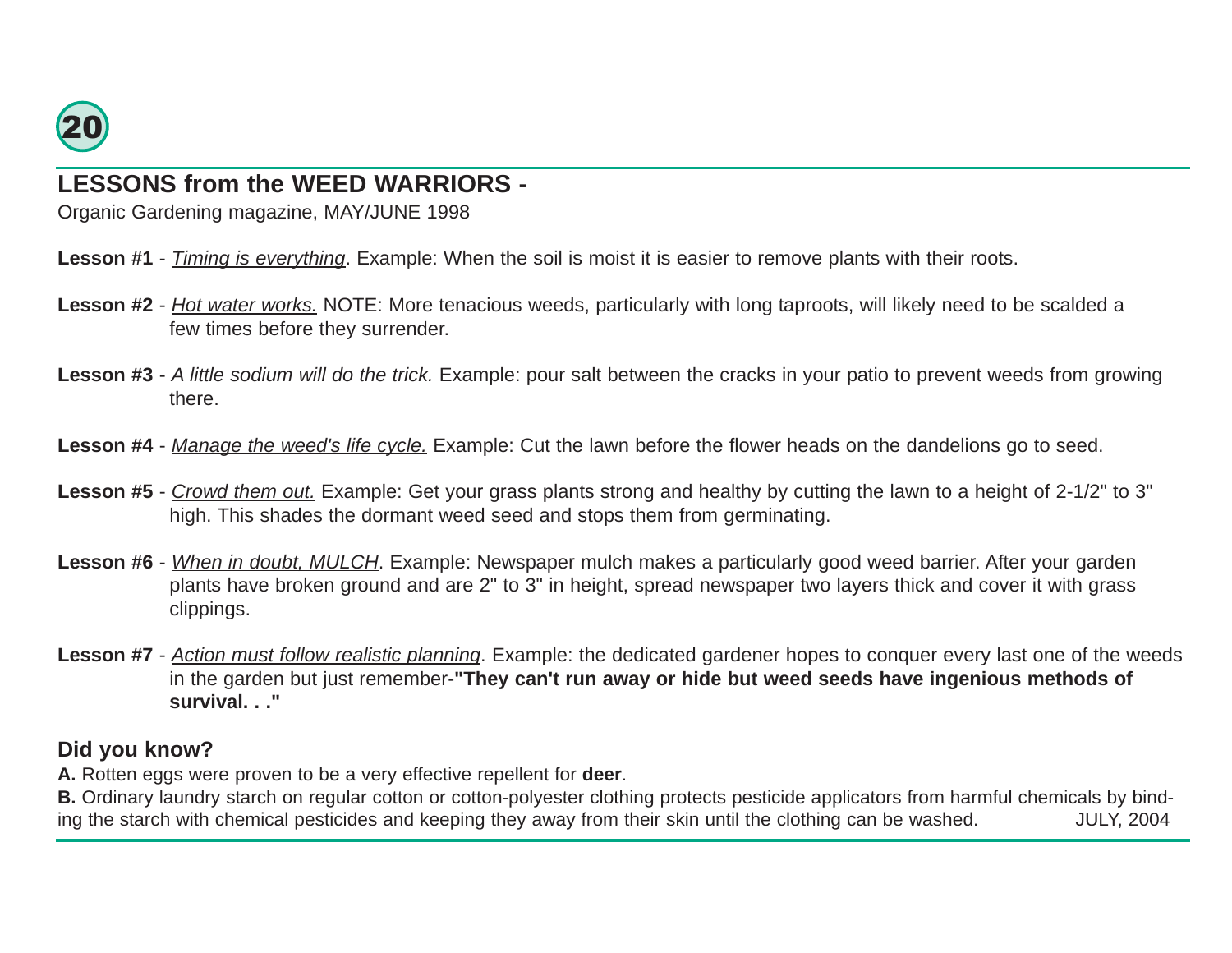### Information Resources



### Information Sources **ALTERNATIVE LAWN & GARDEN CARE FORUM on ORGANIC GARDENING**

http://forums2.gardenweb.com/forums/organic This forum is meant for the discussion of organic gardening and lawn care.

#### **ORGANIC LAND CARE**

www.organic-land-care.com/intro.htm/Gaia\_College/programs/land\_care/index.php

#### **SEATTLE PUBLIC UTILITIES (Resource conservation page)**

www.seattle.gov/util/Services/Yard OR Contact national lawn care hot line : 1-888-860-LAWN How to restore a lawn without chemicals. **Address:** 710 Second Ave., Suite 505; Seattle, WA 98104 Ph: (206) 684-7650

#### **CHEMICALS**

**PANUPS(Part of PESTICIDE ACTION NETWORK of NORTH AMERICA-PANNA) Pesticide database @** www.pesticideinfo.org

#### **ORGANIC FARMING**

CANADIAN ORGANIC GROWERS, Inc. www.cog.ca **Address:** (For NATIONAL OFFICE) 323 Chapel St. Ottawa, Ont. K1N 7Z2 Ph: TOLL FREE: 1-888-375-7383 or Ph: 613-216-0741 E-mail: office@cog.ca

#### **PESTICIDE GROUPS**

**CANADIANS AGAINST PESTICIDES** www.caps.20m.com Ph: (613) 225-3673 E-mail: canadiansagainstpesticides@hotmail.com

#### **GREEN COMMUNITIES ASSOCIATION** www.gca.ca

Offer the "PESTICIDE FREE NATURALLY" action kit as a pesticide reduction program. **Address:** P.O. BOX 928; Peterborough, Ont. K9J 7A5; Ph: (705) 745-7479

#### **NATIONAL COALITION AGAINST THE MISUSE of PESTICIDES (NCAMP) at** www.beyondpesticides.org

**Address:** 701 E Street SE #200; Washington, DC 20003 Ph: (202) 543-5450 & E-mail: info@beyondpesticides.org

#### **NORTHWEST COALITION for ALTERNATIVES to PESTICIDES (NCAP)**

www.pesticide.org **Address:** Box 1393; Eugene, OR 97440; Ph: (503) 344-5404 E-Mail: info@pesticide.org

#### **PESTICIDE FREE ONTARIO**

(formerly CPR-O! - Campaign for Pesticide Reduction in Ont.) www.pesticidefree.ca CONTACT: Janet May **Address:** 2781 Hwy 7, #207, Concord, ON L4K 1W1 Call: (905) 660-9782 E-mail: info@pesticidefree.ca

#### **RESPONSIBLE PEST MANAGEMENT**

www.pestinfo.ca **Address:** Can. Centre for Pollution Prevention; 100 Charlotte St.; Sarnia, N7T 4R2 Ph: 1-800-667-9790, E-mail: info@pestinfo.ca

#### **RACHEL CARSON COUNCIL, INC.**

http://members.aol.com/rccouncil/ourpage/ **Address:** P.O. Box 10779, Silver Springs, MD 20914 Ph: (301) 593-7507, FAX: 301-593-6251 E-mail: rccouncil@aol.com

#### **WORLD WILDLIFE FUND, Canada**

www.wwf.ca **Address:** 245 Eglinton Ave. E.; Suite 410; Toronto, Ont. M4P 3J1 TOLL FREE: 1-800-26-PANDA & Ph: (416) 489-8800

For every garden problem, there's an organic solution. While it's true that some organic methods of weed & pest control take more time and effort than a quick chemical fix you can be absolutely certain that you're not harming the environment and potentially putting yourself at risk. GO-FOR-GREEN, The Active Living & Envir. Program, Factsheet # 3.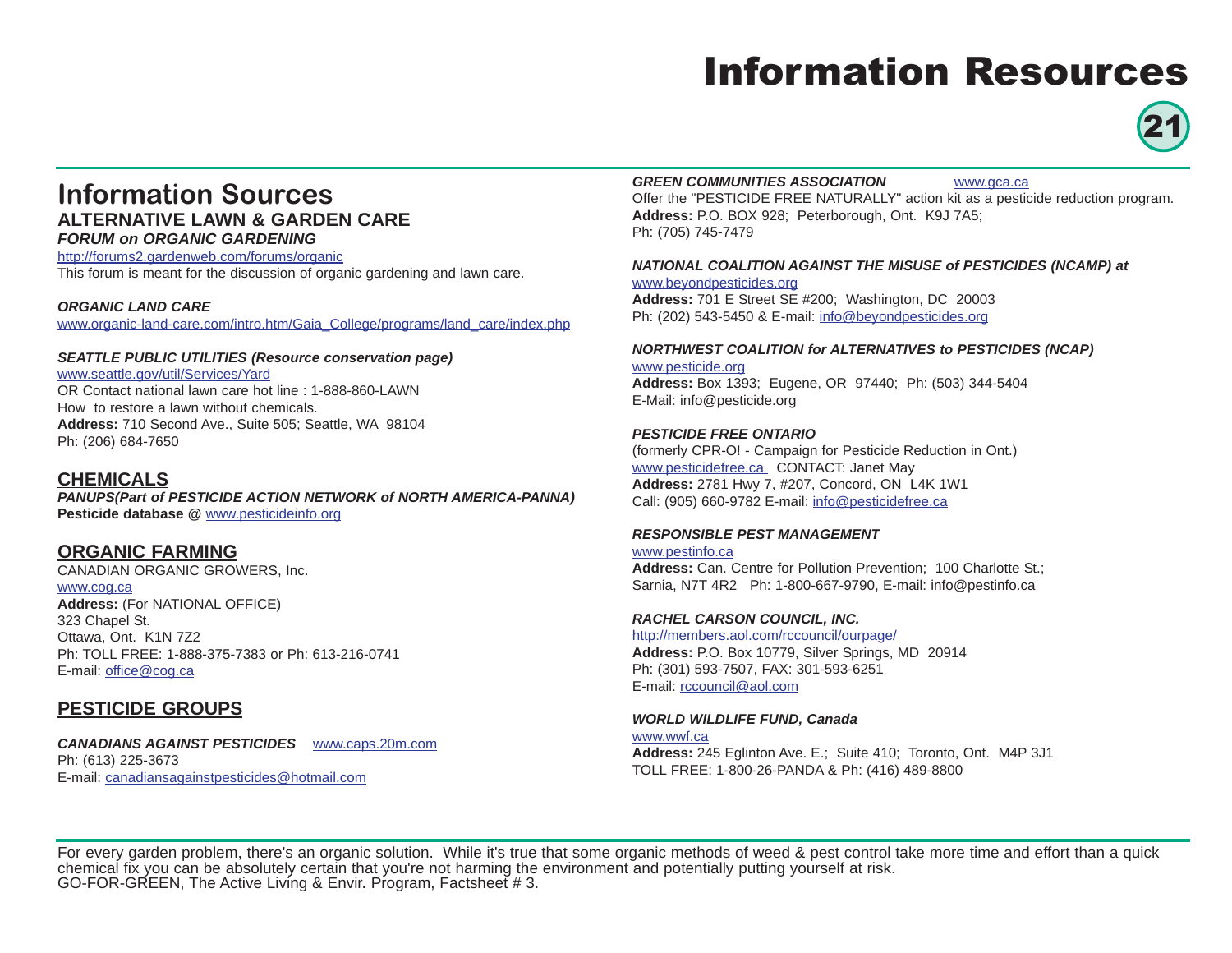## Print Information Resources



#### **INTEGRATED PEST MANAGEMENT (IPM)**

**BIO-INTEGRAL RESOURCE CENTER (BIRC)** www.birc.org **Address:** Box 7414; Berkeley, CA 94707; Ph: (510) 524-2567 FAX: (510) 524-1758 E-mail: birc@igc.org INTEGRATED PEST MANAGEMENT with Michigan State University www.msue.msu.edu/ipm/

#### **PRODUCT Information and Suppliers**

**LEE VALLEY(special section for gardening supplies)** www.leevalley.com **Address:** Lee Valley Tools Ltd.; 2100 Oxford St. E., London, Ont. (519) 659-7981 TOLL FREE-Ph: 1-800-267-8761 & E-mail: customerservice@leevalley.com

#### **RITTENHOUSE - garden supplies &carries a line of natural alternatives**

www.rittenhouse.ca **Address:** M.K. Rittenhouse & Sons Ltd.; R.R. #3, 1402 Fourth Avenue St. Catherine's, Ont. L2R 6P9 Phone: Toll Free: 877-488-1914

#### **MAGAZINES**

**Doug Green's Garden Magic at** www.simplegiftsfarm.com **Address:** Simple Gifts Farm; 363 Lower Oak Leaf Rd. Athens, Ont. K0E 1B0 FREE weekly newsletter that answers gardeners' questions.

**Eco-Farm & Garden, Canadian Organic Growers at** www.cog.ca **Address:** 323 Chapel St.; OTTAWA , K1N 7Z2 E-mail: office@cog.ca

**Natural Life** www.life.ca

**Address:** 508-264 Queen's Quay W Toronto ON M5J 1B5 Canada Phone: Toll-free (800) 215-9574 E-mail: natural@life.ca

#### **BOOKS - PAMPHLETS**

The Best Control Steve Tvedten in conjunction with the Safe2Use group E-mail: info@safe2use.com Web site: www.safe2use.com

**The Gardener's Weed Book: Earth-safe controls.** Pleasant, Barbara. 1996. Pownal, Vermont: Storey Communications.

**Handbook of Successful Ecological Lawn Care**. 1996. Paul D. Sachs. Edaphic Press @ (802) 222-4277;fax:(802)222-9661. ISBN:0963605313

**Natural Pest Control**: Alternatives to chemicals for the Home and Garden. Andrew Lopez. Chelsea Green Publishing Co. 1998. ISBN 0962976849

**The New City Gardener**-Natural techniques & necessary skills for a successful urban garden. 1999. Judith Adam. Order through NATURAL LIFE MAGAZINE @ 1-800-215- 9574 or e-mail: natural@life.ca

**The Organic Gardener's Handbook of Natural Insect & Disease Control:** A complete, problem-solving Guide to Keeping Your Garden & Yard Healthy without chemicals Barbara W. Ellis and Fern M. Bradley. Rodale Press. 1996. ISBN 08759675

**Weed Control Without Pesticides.** Charles Walters. Acres, USA. 1999. ISBN 09113112254

#### **NATURALIZED LANDSCAPING**

**Natural Landscaping: Designing with native plant communities.** J. Diekelmann & R. Schuster.

The Naturalized Gardener's Handbook for Windsor & Essex County The official handbook for the NATURALIZED HABITAT NETWORK (formerly the Backyard Habitat Program of Windsor & Essex County) CONTACT: Dan Bissonnette @ 259-2407. Web site: www.naturalizedhabitat.org

#### **PESTICIDES AND HEALTH**

**Designer Poisons: How to protect your Health and Home from Toxic Pesticides.** 1995. Dr. Marion Moses. Published by: Pesticide Education Center. ISBN: 1-881510-15- 8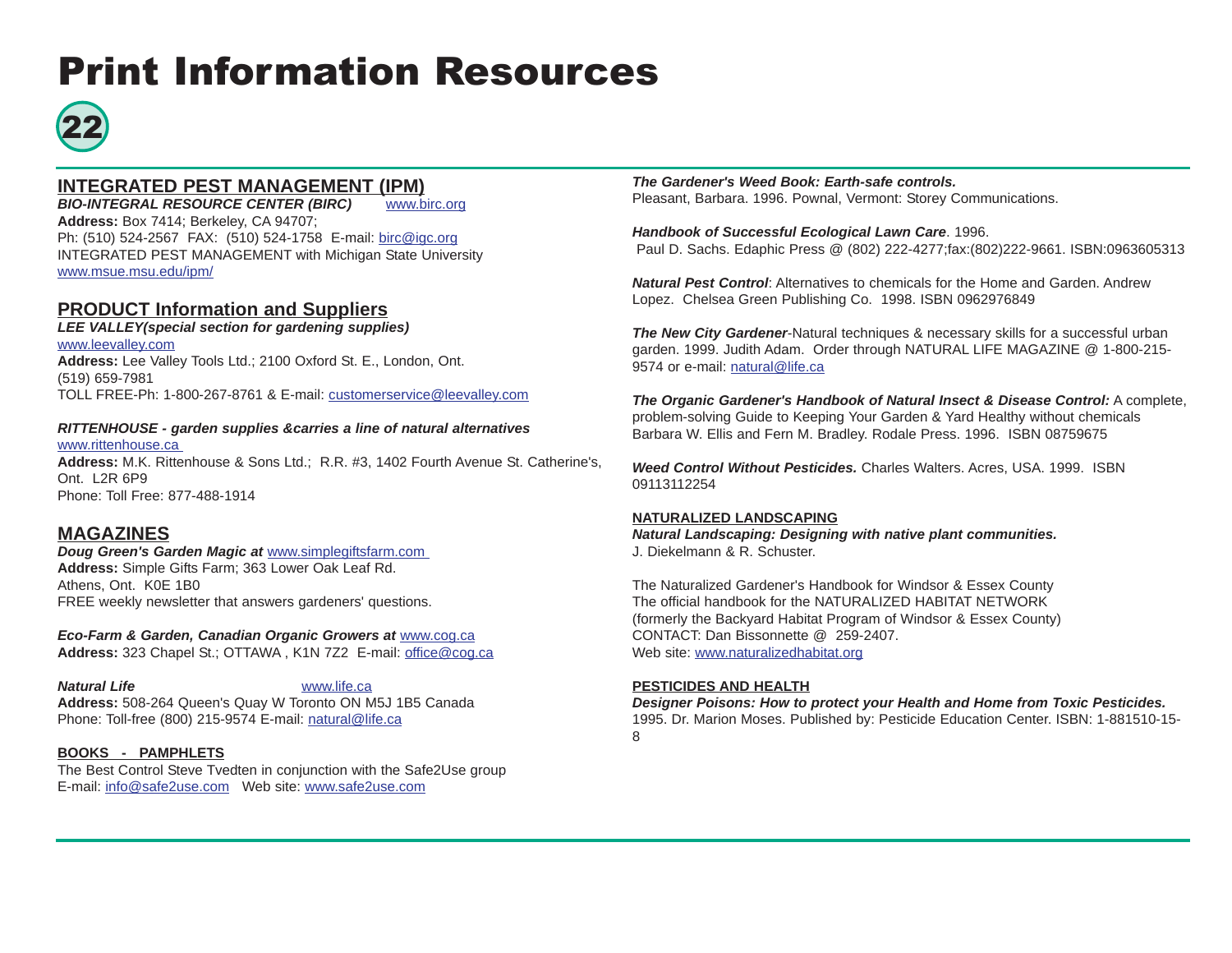## Sources of Free Information





#### · **"GO for GREEN"**

(The Active Living and Environment Program) 5480 Canotek Road, Unit #16 Ottawa, ON K1J 9H6 Tel: (613) 748-1800 Toll free: 1-888-822-2848 (in Canada) Fax: (613) 748-0357

#### www.goforgreen.ca

They offer free fact sheets on the following topics:

- The health benefits of gardening
- The environmental benefits of natural gardening
- Organic alternatives to herbicides & pesticides
- Water-wise gardening
- Gardening with native plants: General Information
- Gardening with native plants: Woodland Gardens
- Gardening with native plants: Meadow & Prairie Grasses
- Gardening with native plants: Wetland Gardens
- Internet Resources for Organic Garden

#### · **REGION of WATERLOO, Water Efficiency Section**

150 Frederick Street, 7th Floor Kitchener, Ont. N2G 4J3 CALL: (519) 575-4420 Web-site: www.region.waterloo.on.ca/water

They offer free fact sheets on the following topics:

- Naturescaping the practical & beautiful alternative to the traditional lawn
- **Naturescaping Plant Guide**
- Naturescaping Plant & Mulch Guide
- Info on Rain Barrels
- Healthy lawns & gardens with less water
- · **ONTARIO MINISTRY of the ENVIRONMEN**T
- CALL: 1-800-565-4923
- Free pamphlet on "Beneficial Insects"
- Web site: www.ene.gov.on.ca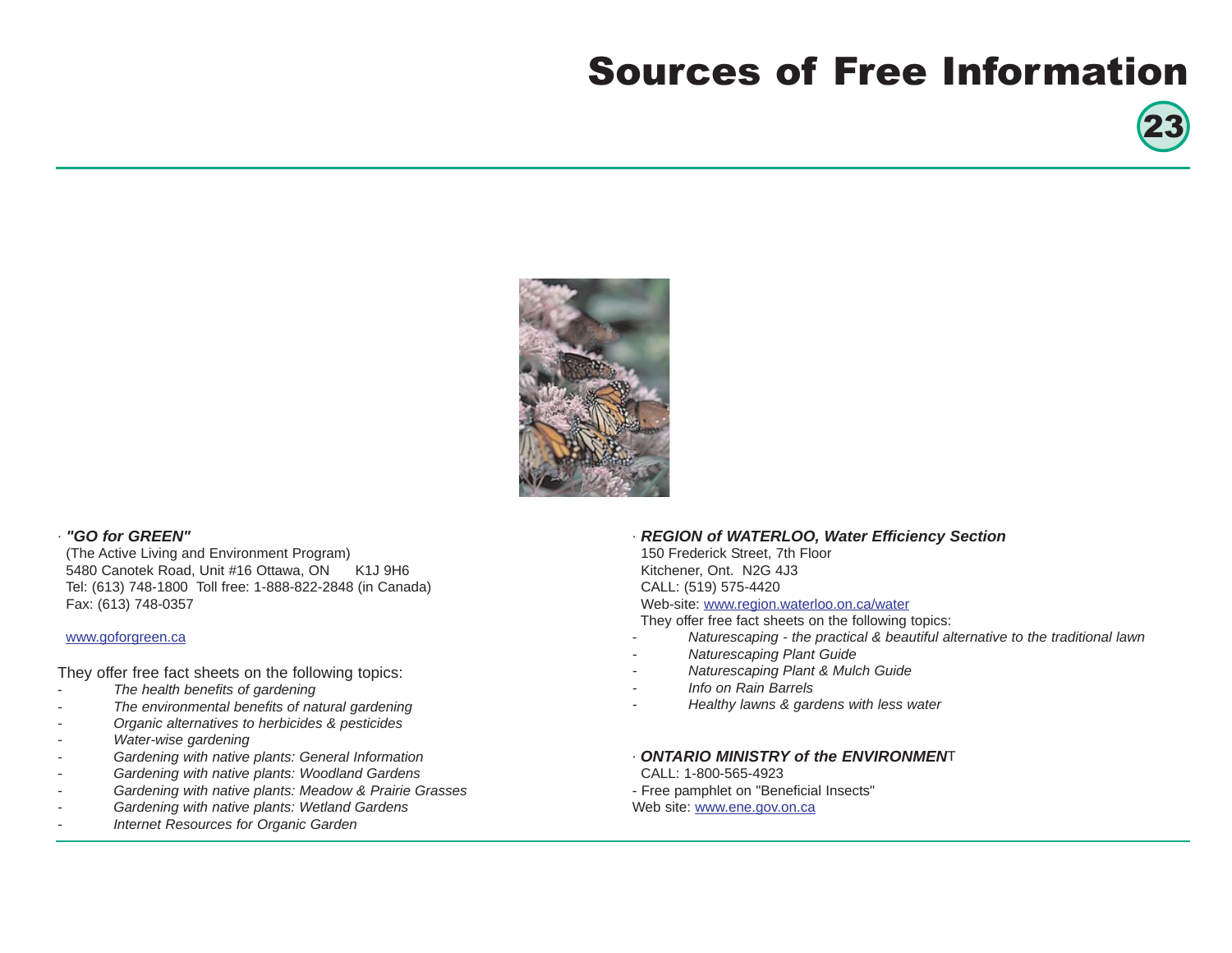## Sources of Free Information (Continued)



#### **SOURCES OF FREE INFORMATION (cont'd)**

#### **N.I.C. - Natural Insect Control**

3737 Netherby Rd Stevensville, Ont. L0S 1S0 CALL: (905) 382-2904 FAX: Fax: (905) 382-4418 Email: nic@niagara.com www.natural-insect-control.com - free catalogue

#### · **CANADIAN HOUSING INFORMATION CENTRE**

A division of Can. Mortgage & Housing Corp. 700 Montreal Road Ottawa, Ont. K1A 0P7 Ph: 1-800-668-2642 www.cmhc-schl.gc.ca/cmhc.html GO TO Site Map then GO TO MAINTENING A HOME AND THEN Landscaping

#### ·**GREEN COMMUNITIES ASSOCIATION**

BOX 928 Peterborough, Ont. K9J 7A5 CALL: (705) 745-7479 Web-site: www.gca.ca -Action kit with factsheets, "Pesticide free naturally"

#### **·MINISTRY of NATURAL RESOURCES**

Queen's Printer of Ontario Public Information Centre, Room 1640, Whitney Block 99 Wellesley St. - Toronto, Ont. M7A 1W3 CALL: (416) 314-2225 -Booklet, "Landscaping for Wildlife" (1990) Website: www.mnr.gov.on.ca

#### **· NATIONAL AUDUBON SOCIETY**

700 Broadway New York, N. Y. 10003 Phone: (212) 979-3000, Fax: (212) 979-3188 Web-site: www.audubon.org

- Pamphlet, "Guide for a Healthy Yard and Beyond" Search Healthy Yards

#### **· ONTARIO CLEAN WATER AGENCY**

1 Yonge Street, Suite 1700 Toronto, Ont. M5E 1E5 CALL: 1-800-667-6292 Web-Site: www.ocwa.com - Booklet, " Beautiful Lawns and Gardens through-WATER-EFFICIENT LANDSCAPING" Go to Public Information, then Reports and Publications - then OCWA Publications

#### · **PEST MANAGEMENT REGULATORY AGENCY**

C/O Health Canada 2720 Riverside Dr. OTTAWA, Ont. K1A 0K9 CONTACT: Pest management Information Service Ph: 1-800-267-6315 Web-site: www.healthylawns.net

#### **Pamphlets entitled**,

Healthy Lawn Tips Pest Notes Pesticide Education & Training Modules Pest Control Legislation Weed Control Legislation

#### · **CANADIAN WILDLIFE SERVICE**

C/O Environment Canada Ottawa, Ontario K1A 0H3 CALL: (819) 997-1095 Web-site: www.cws-scf.ec.gc.ca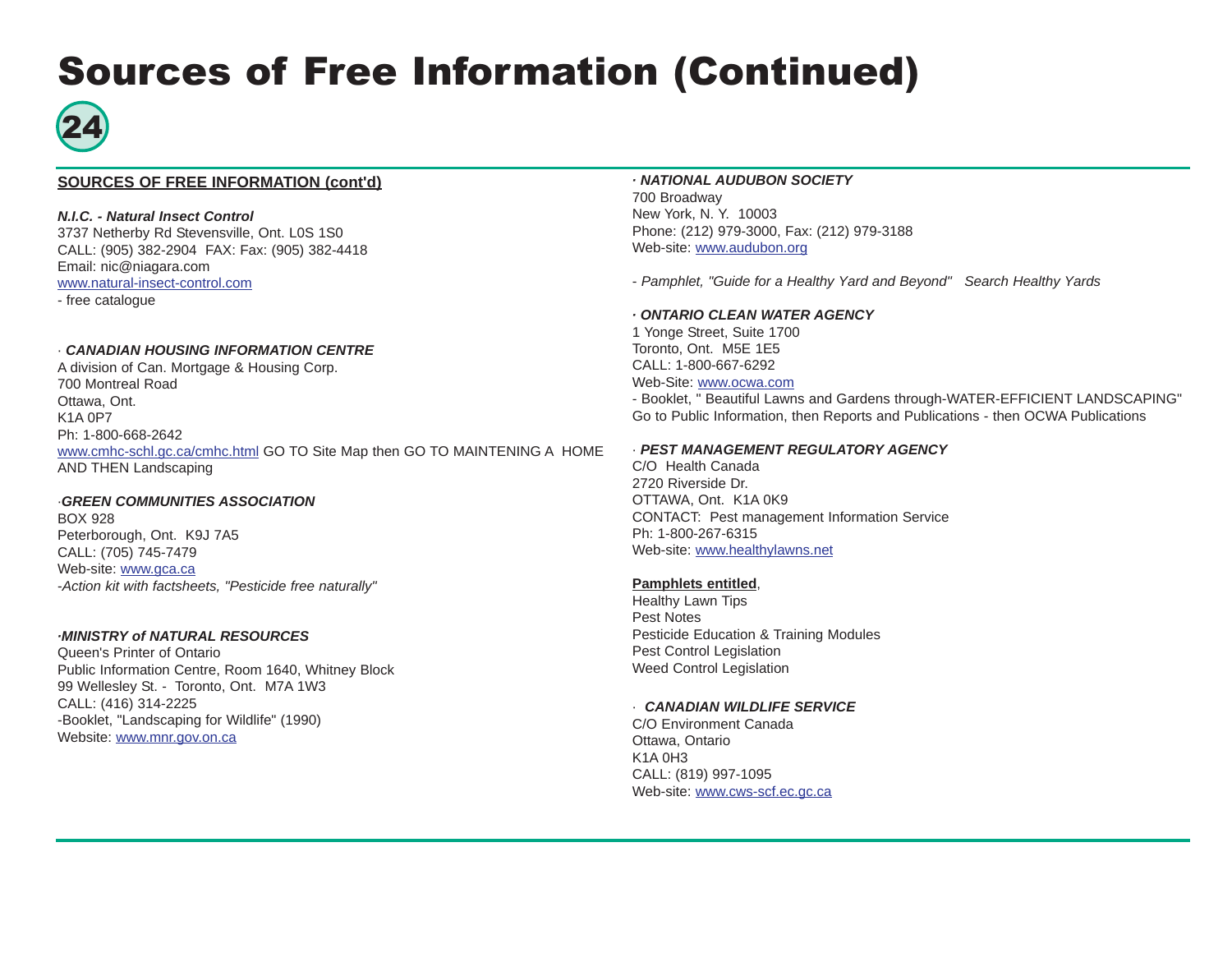## Natural & Organic Producers & Suppliers



**BUY LOCAL...BUY IN SEASON. LOCAL FOOD IS FRESHER AND IS LESS LIKELY TO BE PRESERVED WITH CHEMICALS IN ORDER TO TRAVEL LONG DISTANCES AFTER BEING PICKED. KEEP OUR LOCAL FARM ECONOMY ALIVE AND GROWING. THIS IS GOOD FOR EVERYONE'S HEALTH.**

**Kerr Farms Ltd. - c/o BOB KERR** 309 Indian Creek Rd. E. Chatham, N7M 5J6 Ph: (519) 352-5567 **Naturally raised, hormone & anti-biotic free beef**

**GREAT LAKES ORGANICS Roger Rivest - Paul Watson** 4280 Hwy 77, Staples, N0P 2J0 Ph: (519) 687-3522 **A co-op effort to connect organic crops and the growers with global buyers.**

#### **MEDEL BROTHERS (MEATS)**

2940 Dominion Blvd., Windsor, N9E 2M8 Ph: (519) 966-2670 **Sells naturally raised, hormone & antibiotic free meats (organic). Each month, you place your order by phone. Regular meats are available in the store.**

**Natural Earth Organics Inc. c/o LINDA WONSELL** Also operates \*BASIC GREENS **Weekly, bi-weekly and monthly home deliveries of organic fruit and veggie boxes.**

**\*Basic Greens c/o LINDA WONSELL** 1704 County Rd. 46 Woodslee, N0R 1V0 Ph: (519) 723-2311 **An assortment of healthy sprouts.**

**Terre - Tremblay Farm - C/O MIKE TREMBLAY** R.R. #6, Tilbury, N0P 2L0 Ph: (519) 682-3649 **Certified organic soybeans, wheat, spelt, oats, ducks, geese and poultry.**

**RESOURCES for INFORMATION: Local Chapter - ESSEX - KENT CAN. Organic Growers & Gardeners** C/O Mike Tremblay Ph: (519) 682-3649 **Monthly meetings - Oct - April**

**Directory of Organics in Canada, 2002 from the CAN. ORGANIC GROWERS (COG) - www.cog.ca Canadian Organic Growers 323 Chapel Street, Ottawa, Ontario K1N 7Z2 Telephone: 613-216-0741 Toll-free phone: 1-888-375-7383 Fax: 613-236-0743 E-mail: office@cog.ca**

#### **WEB SITES:**

Ont. Ministry of Agriculture (OMAFRA) http://www.omafra.gov.on.ca

**GAIAM -** A Green Marketplace http://www.gaiam.com/greenmarket/

**ECOMALL -** www.ecomall.com

SINCE THERE IS NO DEPENDENCE ON THE USE OF SYNTHETIC CHEMICALS IN FERTILIZERS AND PESTICIDES, ORGANIC FAMING GIVES US MANY PRACTICAL AND SUCCESSFUL ALTER-NATIVES FOR HOME AND/OR LARGE-SCALE, COMMERCIAL USE.

THE PRIMARY GOAL FOR SUCCESS-FUL GARDENING, ON ANY SCALE, IS TO ENHANCE SOIL QUALITY.

ORGANIC FARMING HAS ESTABLISHED THE PRIMARY METHODS TO IMPROVE, MAINTAIN AND PRESERVE HEALTHY SOIL THAT IS FORTIFIED WITH MINER-ALS AND ALIVE WITH GOOD BACTERIA, FUNGUS AND EARTHWORMS.

\*A RECENT U. OF GUELPH STUDY LOOKED AT 20 TYPES OF ORGANIC PRODUCE AND FOUND THEM NO BET-TER THAN CONVENTIONALLY GROWN PRODUCE - BUT A LARGER U.S. STUDY COMPARING 1,200 ITEMS BY FOOD CONSULTANT, VIRGINIA WORTHING-TON, CONCLUDED THAT ORGANICALLY GROWN FOOD IS MORE NUTRI-TIOUS....AND WE HAVEN'T STARTED TO ASK ABOUT THE HEALTH AND ENVI-RONMENTAL DAMAGE DONE BY MIL-LIONS OF TONS OF PESTICIDES AND CHEMICAL FERTILIZERS. \*Globe & mail by debbie field, july 19, 2002

A national standard has finally been determined. Foods grown on CERTIFIED ORGANIC FARMS can carry the following labeling -

- CERTIFIED ORGANIC -

- VERIFIED ORGANIC -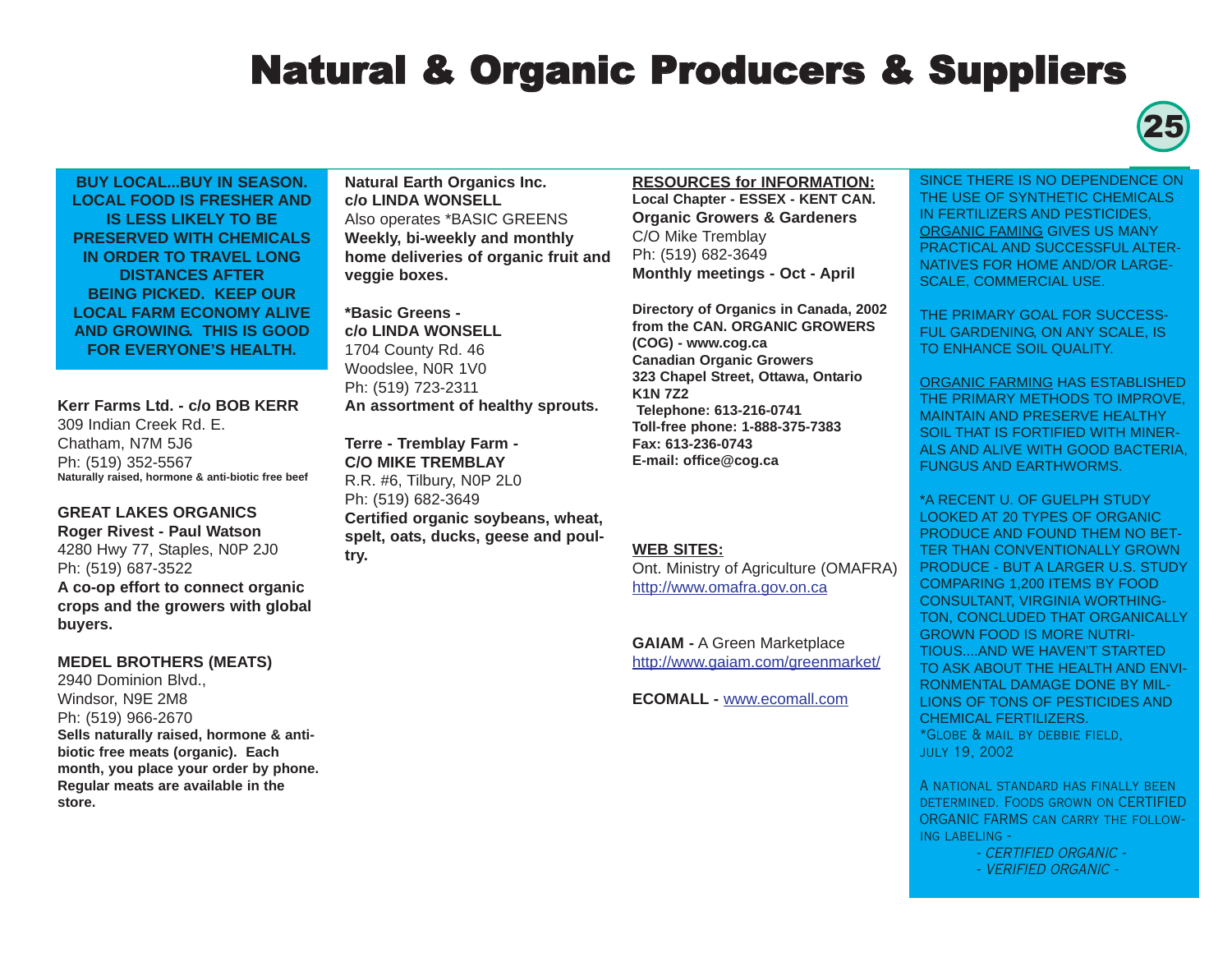## Alternatives for Insect Control



Integrated Pest Management (PIM) 26

### **Alternatives for Insect Control Integrated and Responsible Pest Management**

For many of us gardening is a pleasant hobby but one that should remain easy and takes up a small amount of our limited leisure time during the "lazy days of summer". So we should use a method of easy lawn and garden care - "Integrated and Responsible Pest Management".

This is an approach that uses a combination of pest and plant management techniques to manage pest damage by the most economical means and with the least possible hazard to people, pets and wildlife, and the environment.

This type of management emphasizes the importance of establishing a well designed landscape by putting the right plants in the right places. This is a simple way to ensure that all of your plantings remain healthy. If pests do occur, there are a variety of ways to manage pests safely and effectively, many of which require no application of toxic chemicals.



### **Follow these simple steps 1.MONITOR and IDENTIFY**

One of the best things you can do for your garden is - LOOK AT IT! Stand across the street and look at the lawn's overall appearance. Then walk slowly closer, looking for differences in colour and density, particularly brown or yellow patches. A variety of smaller plants like lawn daisies, clover or buttercup can look just fine from street distance.This also removes the possibility that pesticides will be used when they are not really needed.

#### **2.PREVENTION**

**A. CHOOSE NATIVE PLANTS** THAT THRIVE IN THE CLIMATE OF THIS REGION. They thrive because nature has provided them with a built-in resistance to the pests that are common to this region. These native plant species are accustomed to the climate conditions of the region.

**B. BUILD HEALTHY SOIL** - many annual weeds thrive in bare, compact soil.These weeds will often grow when water and nutrients are lacking in the soil. Eventually they will squeeze out the desired plants that require healthy soil. Using chemicals in fertilizers and pesticides eliminates all the many living organisms that keep the soil healthy for a healthy lawn and garden.

Healthy soil is the foundation that accelerates the growth rate of plant roots. Plant roots are at the heart of productivity and plant health. Roots anchor the plants, absorb water and nutrients, and produce plant hormones for growth.

Use compost material as a non-burning and slow release fertilizer and as a mulch to lower water evaporation and suppress weed growth.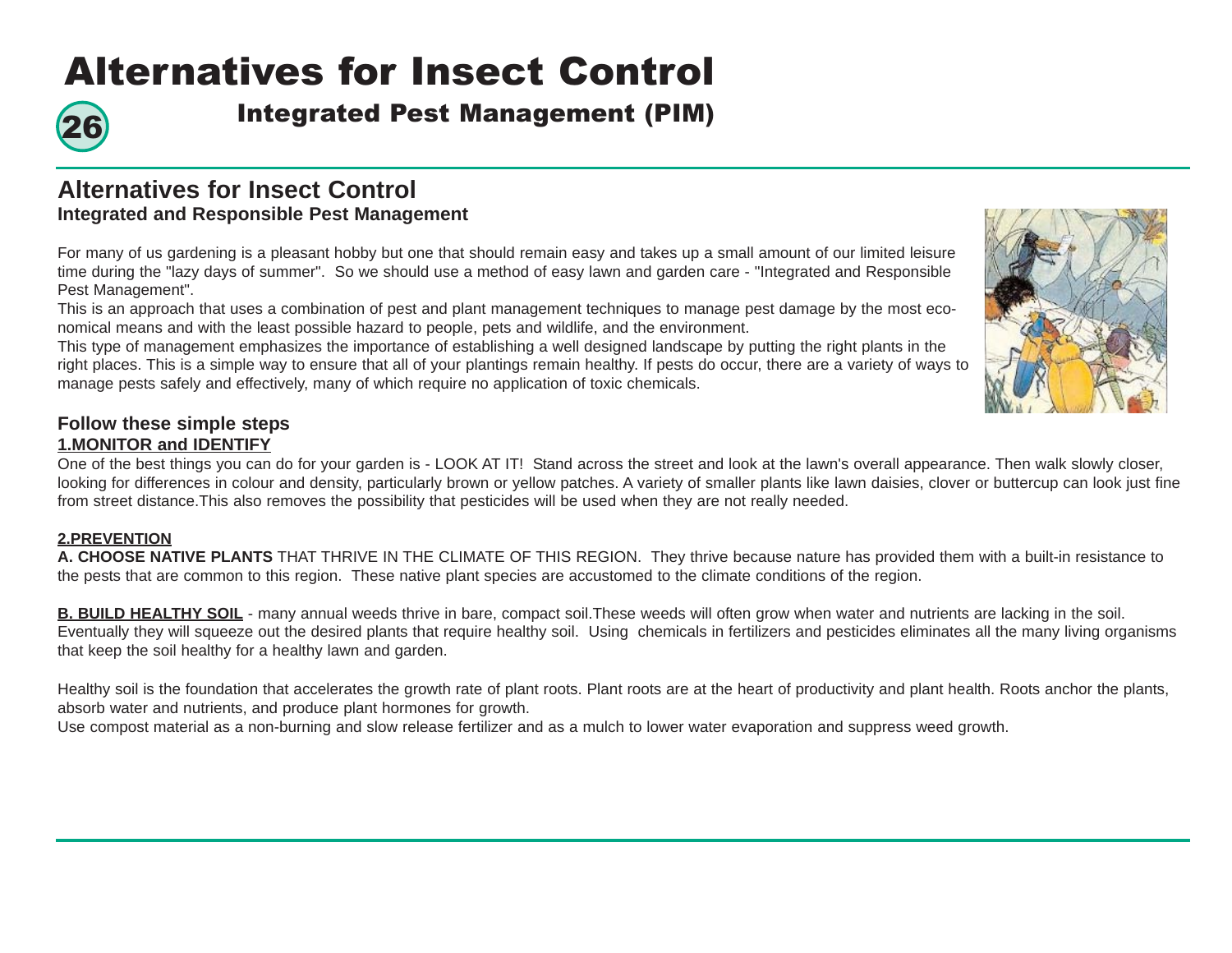## Alternatives for Insect Control

Integrated Pest Management (PIM) $\bigcirc$ 

#### **2. PREVENTION (cont'd)**

- The creatures living in the soil are critical to soil quality. Basically they will
- a) provide decomposition
- b) provide a digestible form of many essential minerals
- c) store & release nutrients, such as nitrogen the greening agent for the look of a healthy lawn
- d) degrade pollutants before they reach our drinking water supply
- e) affect soil structure and therefore soil erosion and water availability
- f) protect grass and garden plants from pests and diseases and

g) aerate the soil and provide essential oxygen to secure plant health. The earthworm does the aerating by moving soil from lower strata up to the surface and moving organic matter from the soil surface to lower levels, at the root level.

**C. (Bio) DIVERSIFY** - incorporate a variety of different types of plants. Most types of plants have one or two specific enemies that feed only on that kind of grass plant or flower. Plant a mix of grass seed and/or a variety of flowering plants. Better yet have a majority of plantings that are native species- of trees, bushes and flowering plants. Check out the basic principles of companion planting

### **3. Set an ACTION THRESHOLD**

The mere presence of a pest, weed or insect does not always indicate a problem. Even if plants develop some damage, if they are growing in healthy soil they will be fortified to outgrow the damage over the growing season and become healthy again. BE PATIENT!

#### **4.CONTROL**

Less risky types of pest controls should be chosen first. These are- a) hand removal b) barriers c) traps d) \* biological control, such as beneficial insects e) commercial, natural alternative products f) companion planting and g) ONLY AS A LAST RESORT - the least toxic chemical control.

\* The company NATURAL INSECT CONTROL provides information about beneficial insects in a free catalogue, with pictures of the "good, the bad and the ugly" pests. You can contact them at nic@niagara.com or (905) 382-2904. Web site: www.naturalinsectcontrol.com .

\*DID YOU KNOW? That at least 99% of the bugs and insect species we encounter in the garden are actually beneficial to the garden: they pollinate plants, eat other bugs, and provide food for birds AND that since the 1950's the number of insects known to be resistant to insecticides has grown from under 10 to approximately 450.\*"Go for Green"-the active living & learning Environment Program, Gardening for Life,Fact Sheet 3,pg-3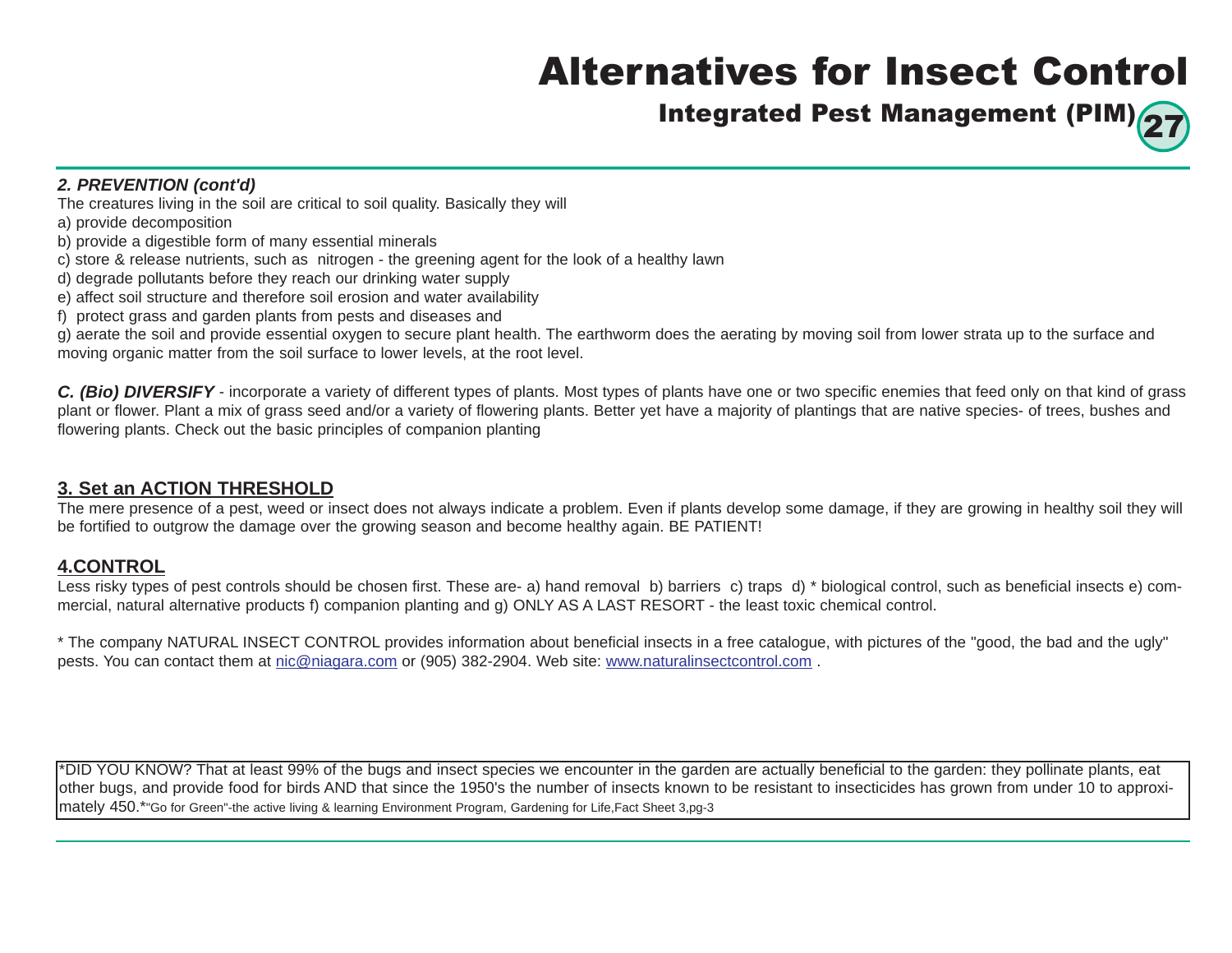## Companion Planting



This practice protects plants from unwanted insects by using other plants to repel harmful insects from your garden and attract the more numerous kinds of helpful bugs in a natural and pesticide-free way.

#### **\* "Attractors"\***

There is seduction at work amongst the pollen and perfume. Some plants attract pollinators, bees and butterflies, and/or predators of pests. For instance, parsley attracts the helpful hoverfly that devours aphids. Parsley also feeds the larva (a green & yellow striped caterpillar) that becomes the handsome black swallowtail butterfly. Lavender and zinnias attract butterflies.

#### **\*"Deterrents"**

These provide weed control. The leaves and roots of these types of plants discourage other plants from thriving in the same vicinity. For instance, sunflowers cut off the nitrogen supply to other nitrogen loving plants. The French and African marigold deter harmful nematodes. Marigolds are a multi-purpose companion plant and add a wonderful bright splash of colour to any flower or vegetable garden. Garlic deters pests that harm roses.

#### **\*"Confusers"**

These plants confuse pests and mask crops by using their strong odour and using camouflage in the form of similar flowers and leaf patterns. For instance, mums have strong scents that hide the enticing scent of other plants from pests. Parsley masks carrots and onions from root flies.

#### **\* "Repellents"**

These are basically smelly and scratchy, causing discomfort for the pests. For instance, onions repel rabbits and mice. Mice particularly dislike the smell of mint. Nasturtiums deter white flies from tomatoes. Slugs and wireworms do not like marigolds. Basil repels whitefly, aphids and fruit flies. A new plant called "Scaredy Cat", sold at the garden centres of Zehr's, will prevent pets from relieving themselves in your garden.

#### **\*"Enchanters"**

These are the "good neighbour" plants - growing together for mutual benefit at different levels and with complementary root systems (mixing shallow with deep roots). For instance, the low growing Dutch white clover fixes nitrogen and shades the soil, keeping it cool and holding in moisture. It also deters the cabbage root fly. Basil enhances the taste and size of tomatoes.

#### **\*"Trappers"**

These "Sacrificial Lambs" lure pests, surrender and then are destroyed by the pests and should be removed by the gardener. For instance, zinnias (pale colours only) lure Japanese beetles (adult stage of the White Grub) and dill attracts the tomato hornworm. Nasturtiums attract aphids.

\*From an article entitled, "Companion Planting:relationships in plant communities" EcoFarm&Garden magazine, Spring, 2002 INFORMATION SOURCES on **Companion Planting:** CANADIANS AGAINST PESTICIDES-

www.caps.20m.com/companion.htm or ATTRA at http://attra.ncat.org/attra-pub/complant.html FEBRUARY 2003

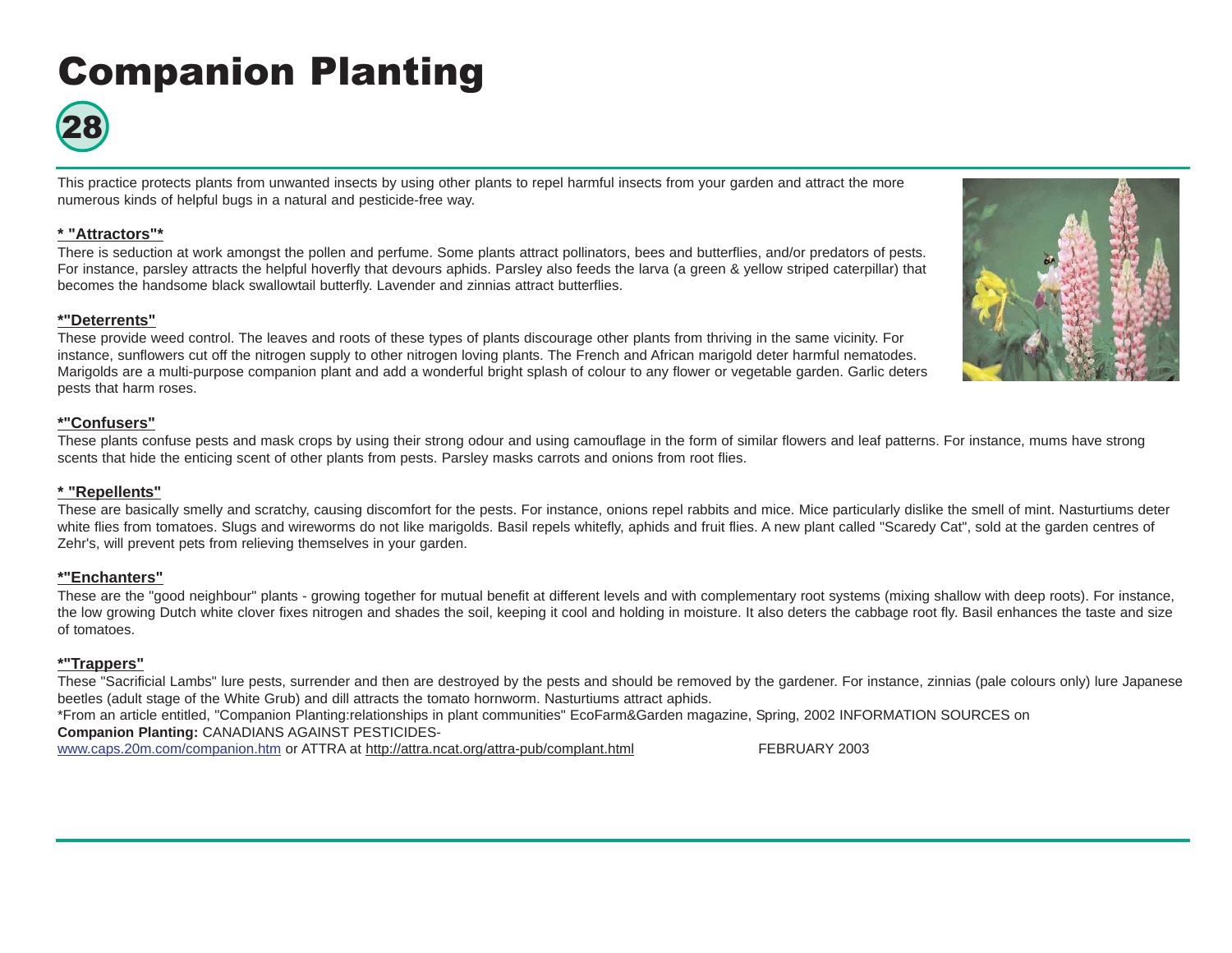## Composting



If you toss organic material in to a pile, give it a little oxygen by mixing and turning it, and water; then wait a while, you'll end up with compost. This is the finest soil amendment, conditioner and fertilizer you can get your hands on . . . But just how much work is it - to make your own compost? Read the following directions and you can decide for yourself.

**1**. When making a site for your compost pile, make it convenient. Locate it close to the source of material. If you plan on adding mostly kitchen scraps to your pile, locate it near the house.

**2**. A compost pile should be placed away from nearby tree roots and in a spot that gets a few hours of sun a day.

**3**. Do not place it on established grass - dirt is best.

**4**. A compost pile doesn't have to be contained within a fancy enclosure, and since turning a pile is the simplest and surest way to get a lot of compost in a hurry, the most effective and efficient setup is no enclosure at all. The ideal size for a functioning compost pile that reaches the required temperature to kill off seeds is at least 3' x 3' x 3'.

**5**. Decomposing materials need moisture and air in proper balance. Otherwise the compost pile will begin to smell and the heating process will slow down.

**6**. Use LAYERS of raw materialsa) Brown sources of **carbon** shredded leaves, straw, shredded newspaper and fine paper (3-4")

b) Green sources of **nitrogen** grass clippings, food scraps, mature plants, (before seeding or cut off the flower heads of perennials) and manure (2-3") NOTE: **do not put vegetable oils, butter, bones, dairy products, meat, fish and diseased plants in the compost pile.**  c) 1" light soil or compost which is moist All these layers should be soggy.

**7**.Compost material should be aerated every 2-3 days. You can use a tool called the "compost turner" that can be purchased at Canadian Tire. The more often you turn your compost pile, the faster it will compress and decompose

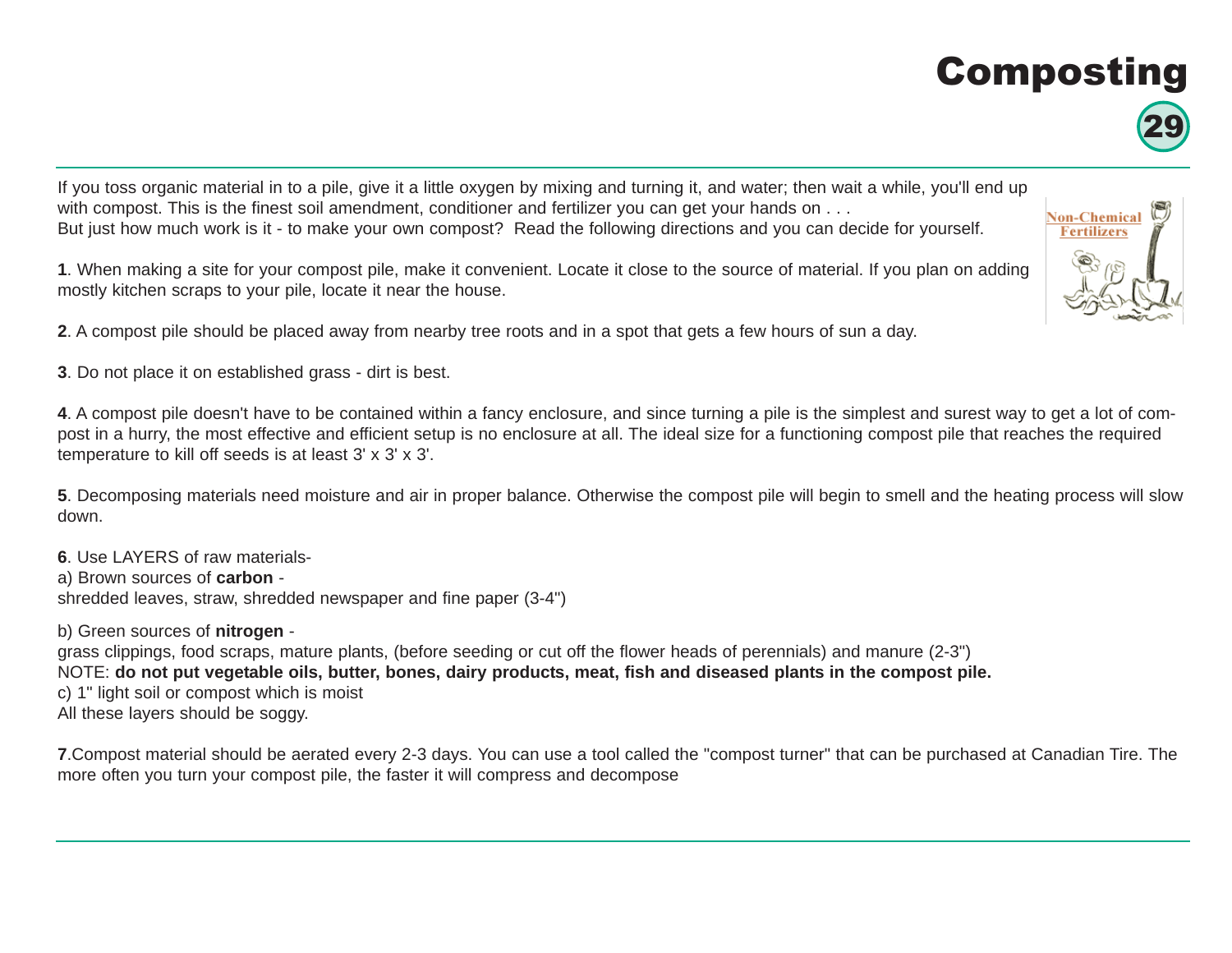

### **Overall Benefits of Composting**

**1**.If you place compost on your flowerbeds in the fall, it will provide a protective blanket and prevent plant roots from freezing over the winter. Mulch the garden beds with shredded leaves, in the spring, since this is one material, as a mulch, that holds in the moisture and stops weed seeds from germinating. To shred fallen whole leaves that are raked in the fall - Fill a garbage can halfway with leaves and shred with the common "whipper snipper". Place in plastic bags and save to be spread over garden beds in the spring.\*\*\*

**2**. Top dress with compost in the spring and/or fall, preferably following core aeration. This is an excellent way to improve soil structure and provide a wide range of nutrients. This gives sandy soils body to hold moisture and makes clay soils airy for better drainage.

**3**. Reduces water demands of plants and trees.

**\*\*\* For more of this type of information contact Master Composter, ANDY PEDDEN at (519) 728-4592**

### **INFORMATION SOURCES on Composting**

ESSEX-WINDSOR SOLID WASTE AUTHORITY - www.ewswa.org

They sell prepared and clean compost usually during the month of April and May each year. General info line is (519) 776-6441 or 1-800-563-3377 (Essex County and Windsor Residents).

They offer a free publication called, "Home Composting Made Easy", and a short pamphlet on "Backyard Composting".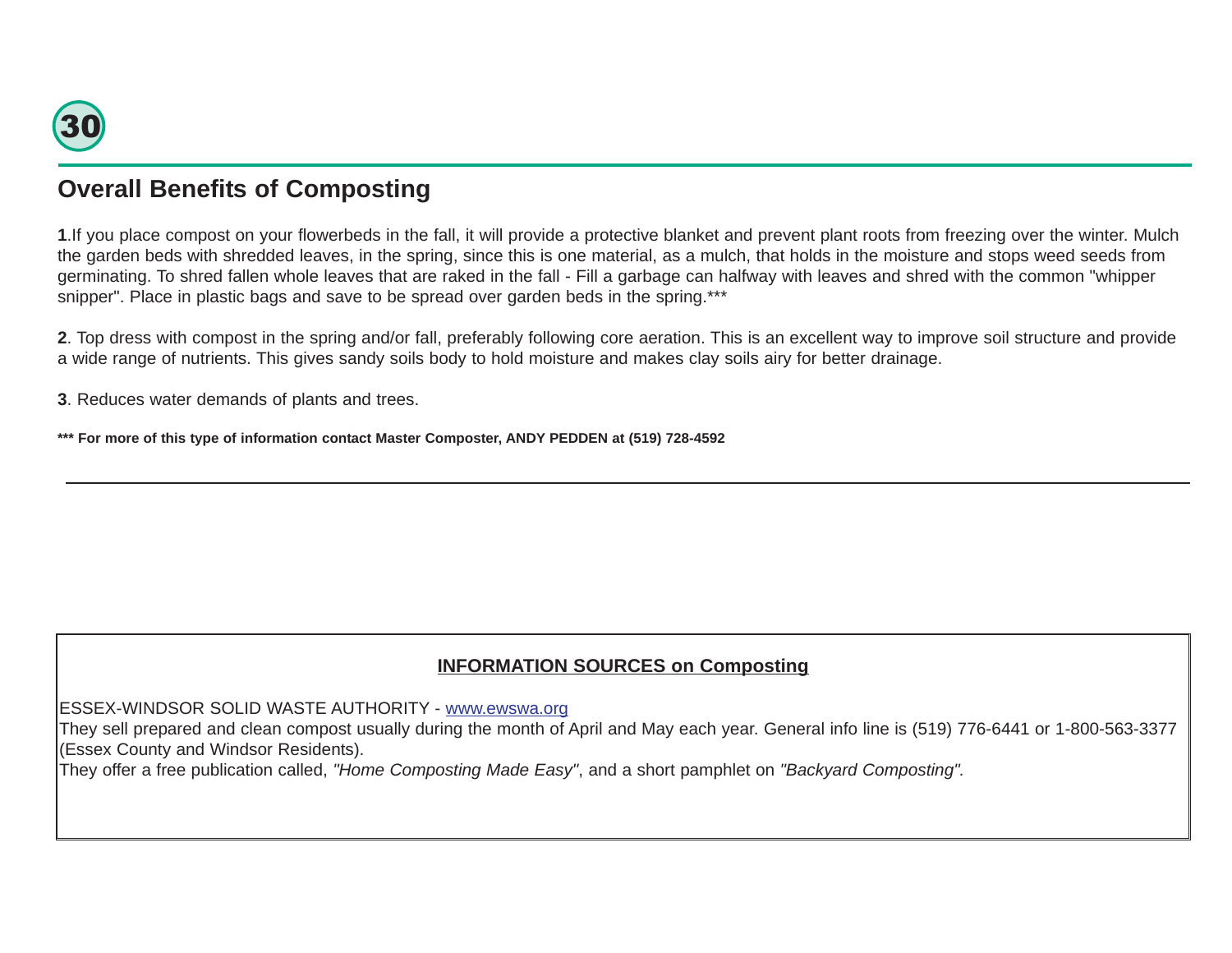



#### **Why go native? Heritage -**

Plants native to our area simply belong here. This area of southwestern Ontario has the largest number of remaining and distinctive Carolinian Canada native species than in any other part of Ontario. Our native plants can define the distinct nature of where we live - here in Essex County.

#### **Practical restoration -**

Agriculture, industry and housing - all important to the economy of Essex County - have displaced large amounts of native plants over vast areas. In our home gardens we plant exotic plants that deny us one more important opportunity to restore some of the habitat for wildlife that has been lost. Attracting squirrels, frogs, butterflies and a charming variety of birds adds a very interesting and unique dimension to the otherwise predictable home landscape

#### **Practicality -**

Plants, native to our region, have typically evolved over thousands of years and have been able to easily adapt to local climate and growing conditions. Native plants are well established and do not require extra watering, fertilizer and pesticides in order to thrive. Including a mix of native plants or exclusively native plants in your home landscape is a very effective way to both beautify a home and reduce maintenance, while attracting wildlife at the same time.

### **SOURCE FOR ACTION**

NATURALIZED HABITAT NETWORK (Formerly the Backyard Habitat Program of Essex County & Windsor)

This community based organization provides all the information needed to establish a successful naturalized garden. Practical information on topics such as native trees, gardening as well as locating reputable suppliers is available. Through its information kits, ongoing support, newsletters, home visits and special events, this non-profit group assists over 200 households across Windsor and Essex County.

The NATURALIZED HABITAT NETWORK provides assistance through its three primary resources:

Standard Membership includes large amounts of practical infor mation and ongoing support. Their new 100-page handbook entitled, "The Naturalized Gardener's Handbook for Windsor & Essex County" is included. Annual Membership Fee: \$20. continued....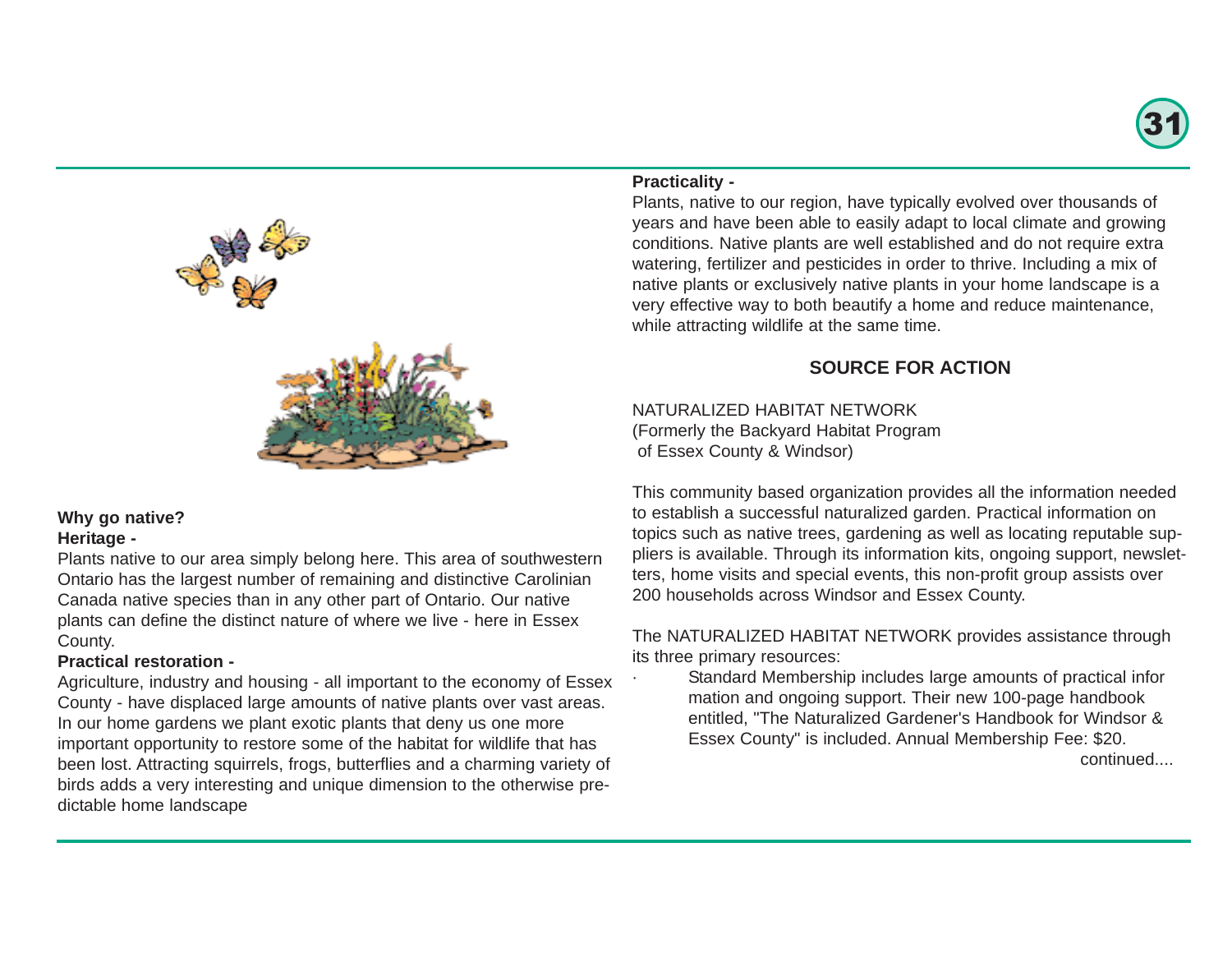

#### **NATURALIZED HABITAT NETWORK (cont'd)**

· A six-week "Naturalized Landscape Course" supplies information about all aspects of landscaping, from planning and design to construction & maintenance. Call for specific times and locations. A one-day workshop designed for special groups.

#### CONTACT INFORMATION for the

**Naturalized Habitat Network Phone:** DAN BISSONNETTE at (519) 259-2407 **E-mail:** byhew@wincom.net **Address**: P.O. Box 292, Essex, ON N8M 2Y3 **Website:** http://naturalizedhabitat.org

### **LOCAL SUPPLIERS OF NATIVE SEED & PLANTS**

#### **IN ESSEX COUNTY -**

OJIBWAY NATURE CENTRE Native seeds Mon-Fri, 10-4:30 @ 519-966-5852 or ojibway@city.windsor.on.ca

### WILLIAMS NURSERIES LTD.

315 County Rd. 12, R.R.#3 Leamington, Ont. Ph: 519-326-6911 (Native plants only - no seeds) Turf Revolution available

#### **LOCAL SUPPLIERS (cont'd)**

PLEASANT VALLEY NATIVE PLANTS 3883 3rd Concession, R.R. #1 Harrow Ph: 519-738-1188



### **INFORMATION RESOURCES on Native Plants**

ESSEX REGION CONSERVATION AUTHORITY - www.erca.org Ph: (519) 519-776-5209

#### CAROLINIAN CANADAwww.carolinian.org

Ph: (519) 873-4631

#### CANADIAN WILDLIFE FEDERATION www.wildaboutgardening.org JULY, 2004